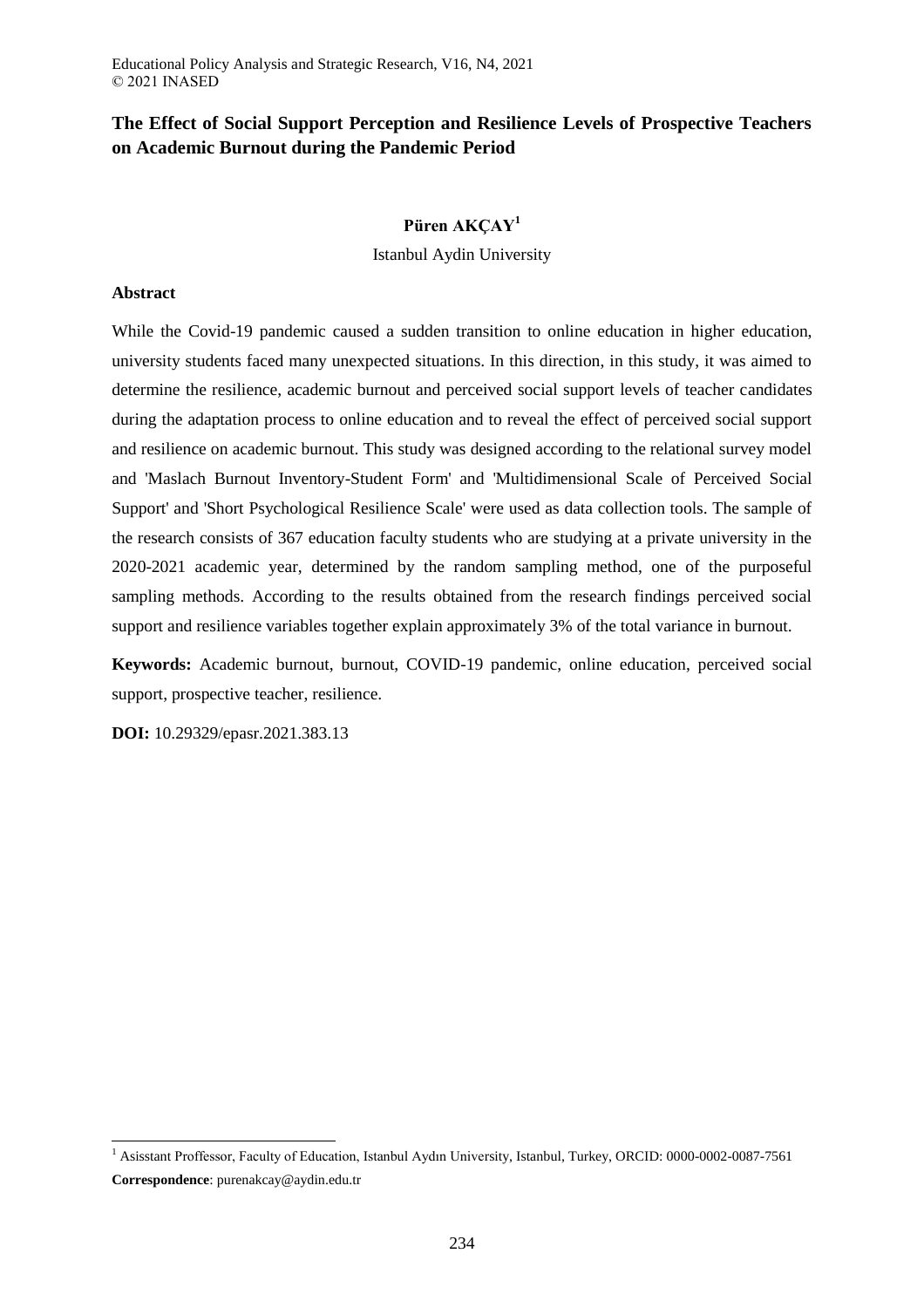#### **Introduction**

It can be said that the Covid-19 epidemic has caused major and important changes in education systems around the world. During the epidemic, many countries had to take a break from face-to-face education and switch to the online education model. In this direction, states have taken decisions regarding the implementation of online education systems for the sustainability of education within the framework of health measures. In Turkey, on Monday, March 23, 2020, it has been decided by the Higher Education Institution to start the distance education process at associate, undergraduate and graduate levels in all universities with distance education capacity. In order for online education to become more efficient and functional for students, it is important to reveal the academic burnout, resilience and perceived social support levels of university students in this process and the relationships between these levels.

## **Resilience**

Resilience can be defined as the ability to quickly get rid of diseases, psychological problems, negative experiences or stress, to heal and to recover oneself [\(Carver, 1998;](#page-14-0) [Smith et al, 2008;](#page-18-0) [Tusaie](#page-19-0)  [& Dyer, 2004\)](#page-19-0). In other words, resilience is one's ability to successfully overcome adverse conditions and adapt to new situations; (Doğan, 2015); it is the state of a person to recover, focus on success and continue his purpose in order to achieve success when faced with difficulties and problems; [\(Richardson, 2002\)](#page-17-0); features and protective mechanisms that enable adaptation to danger, threats, and challenges [\(Benard, 1991\)](#page-14-1). Psychological resilience makes it easier to resist stressful situations and events [\(Terzi, 2008\)](#page-19-1). Since individuals with high resilience have a higher stress threshold, they are expected to perform with higher motivation in conflict, crisis, change and other critical situations. [\(Bitmiş et al, 2013\)](#page-14-2).

The concept of resilience is a personality trait consisting of three sub-dimensions: attachment, difficulty and control [\(Crowley et al, 2003\)](#page-15-0). The control dimension of resilience is related to the belief in the controllability of events and individual reactions. Those who have this belief think that they can control the stressful situation and turn it to their advantage. The control dimension is associated with the concepts of self-control, achievement motivation, autonomy and willingness [\(Crowley et al, 2003;](#page-15-0) [Motan & Gençöz, 2009\)](#page-17-1). The difficulty dimension consists of the individual's ability to adapt to change and to see the change process as an opportunity to improve himself [\(Crowley et al, 2003;](#page-15-0) [Kayacı & Özbay, 2016\)](#page-17-2). The Attachment dimension can be defined as the individual's finding his/her life meaningful, having a purpose, and doing his best as a result of his commitment to life [\(Crowley et](#page-15-0)  [al, 2003\)](#page-15-0).

The individual's attachment to different relationships, beliefs and value judgments such as his/her social environment, work environment and family creates a source of strength for the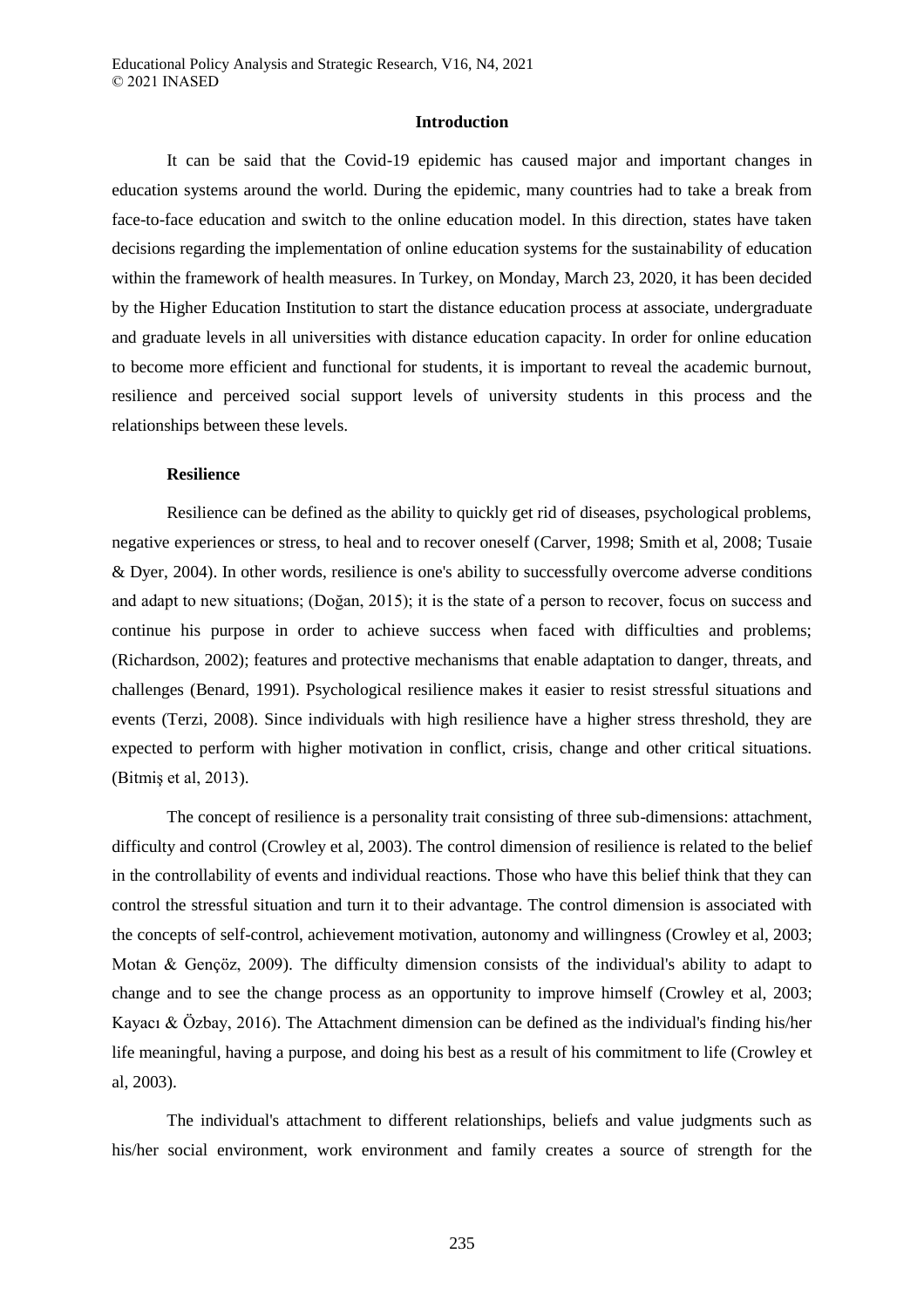individual to cope with stressful situations and events [\(Işık, 2016\)](#page-16-0). At this point, it is necessary to mention the concept of social support, which is another subject of this research.

## **Perceived social support**

In recent years, research on social support has focused on whether a person's social relationships are supportive enough, that is, one's own impressions of perceived support. In addition to having social support quantitatively, the individual must perceive the existence of social support or feel social support [\(Bayrak & Bülbül, 2013\)](#page-14-3). The existence of social support for university students facilitates the student's adaptation to university life by affecting their academic and social relations at the university [\(Baş & Kabasakal, 2013;](#page-14-4) [Dikmen et al, 2017;](#page-15-1) [Topkaya & Kavas, 2015\)](#page-19-2). Studies have reported that as the social support of university students increases, their life satisfaction and ability to empathize with the other person increase, and their feeling of loneliness and hopelessness decreases [\(Bayrak & Bülbül, 2013;](#page-14-3) [Kacur & Atak 2011\)](#page-17-3). In addition, it was concluded that the decrease in the perception of the social support of university students negatively affects the quality of life of the students, and as a result, mental health problems occur in the students [\(Alsubaie et al. 2019\)](#page-13-0).

Perceived social support is expressed as the cognitive evaluation or impression of individuals' social networks established with each other in terms of quality and existence [\(Aydıner Boylu et al.,](#page-13-1)  [2019;](#page-13-1) [Yıldız & Dirlik, 2019\)](#page-19-3). In the formation of evaluations and impressions, the past experiences, current cognitive structure and emotional state of the person can be determinative. In this context, it is possible to say that the family, which is the first source of early experiences, has a strong role in the formation of the mentioned evaluations and impressions. The family is an important actor in the development of social support skills [\(Taylor, 2011\)](#page-19-4). study conducted by Wang et al. [\(2018\)](#page-19-5), in which they examined studies on perceived social support, results were obtained regarding the negative effects of recovery and social functionality in addition to depression symptoms in groups with low perception of social support. In addition, in many studies in the literature, it has been observed that there is a negative relationship between the perception of social support and the level of depression [\(Gökdağlı, 2014\)](#page-16-1). Similarly, in a study conducted with university students, it was concluded that the perception of social support has a role in reducing depression and anxiety symptoms [\(Shao et al.,](#page-18-1)  [2020\)](#page-18-1). In different studies in the literature, it has been determined that the level of anxiety decreases as the perceived social support level increases [\(Zhou et al., 2013\)](#page-20-0).

<span id="page-2-0"></span>Social support is all kinds of personal, social, psychological and economic assistance processes such as honest and empathetic response, interest, trust, respect, appreciation, information and financial assistance that the individual receives from his/her environment [\(Hefner & Eisenberg,](#page-16-2)  [2009\)](#page-16-2). The balance between the student's wishes and the expectations of environment from the student is among the factors affecting academic burnout.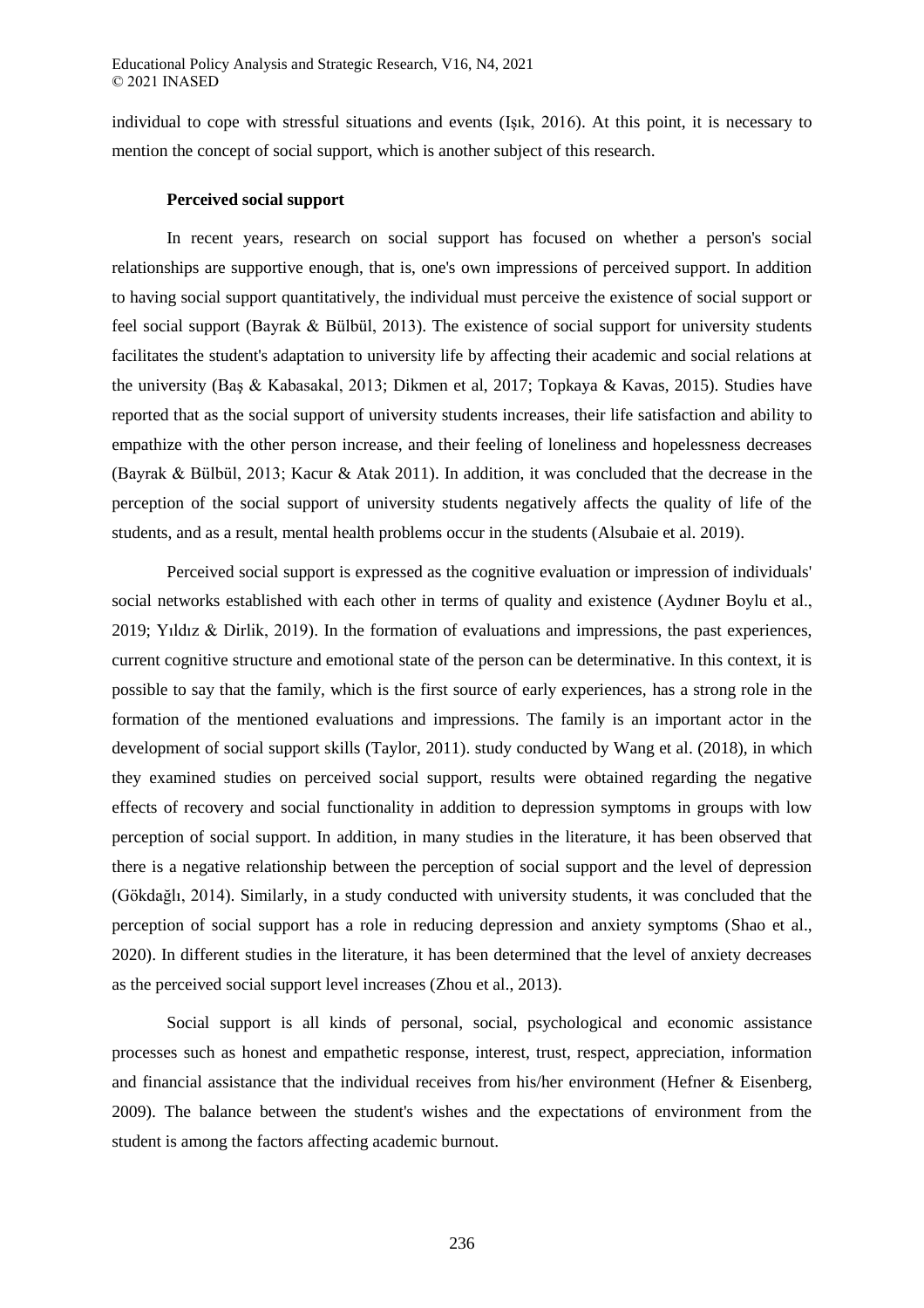#### **Academic Burnout**

Freudenberger [\(1974\)](#page-15-2) considered burnout only from an emotional point of view and defined it as a negative state that occurs as a result of failure, fatigue, loss of energy and power or unmet demands. On the other hand Maslach and Jackson [\(1981\)](#page-17-4), defined burnout in three sub-dimensions: emotional exhaustion, depersonalization, and the feeling of falling in personal achievement. According to Maslach and Jackson [\(1981\)](#page-17-4), burnout is a physical and mental syndrome that includes physical exhaustion, long-term fatigue, feelings of helplessness and hopelessness, as well as negative attitudes towards work, life and other people. School burnout, or academic burnout, which is a valid concept for students, arises from the discrepancy between students' own deficiencies in their studies at school and the expectations of their environment and their own wishes. School burnout can be defined as a decrease in students' belief and interest in school, which is associated with academic stress [\(Schaufeli et al., 2002\)](#page-18-2). Zhang, Gan, and Cham (2005) suggested that the symptoms of academic burnout are feeling tired, apathy towards homework, indifferent attitudes and behaviors towards lessons, depersonalization, feeling inadequate, and decreased productivity. Studies show that academic school engagement, stress, relationship with teachers and friends, academic self-efficacy and academic achievement predict burnout [\(Schaufeli et al, 2002;](#page-18-2) Zhang et al, 2005). [Breso et al.](#page-14-5)  [\(2007\)](#page-14-5) found that female students had higher burnout levels. When the research findings of Stoeber et al., [\(2011\)](#page-18-3) are examined, it is seen that willing work creates a significant difference in burnout levels and academic achievement depending on individual differences among students. Ören and Türkoğlu [\(2006\)](#page-17-5), in their study on academic burnout in prospective teachers, concluded that male students experienced higher levels of academic burnout in the personal achievement and depersonalization dimension of burnout, and female students in the emotional exhaustion dimension. In the same study, it was concluded that students older than 23 years of age had higher academic burnout levels. In the study examining the relationship between high school students' academic burnout and their perceived social support level [\(Kutsal & Bilge, 2012\)](#page-17-6), it was seen that students' perceived social support levels predicted their burnout scores.

Due to the sudden transition to online education due to the Covid19 epidemic, all stakeholders of the education system have had many positive and negative experiences regarding online education. University students had to learn all the positive and negative effects of the online education process by experiencing them personally. Considering that the online education model is likely to be used together with the face-to-face education model after the epidemic, examining the academic burnout, social support perceptions and psychological resilience of teacher candidates in the online education process will contribute to minimizing the problems experienced by the students in the online education process and completing the inadequate elements.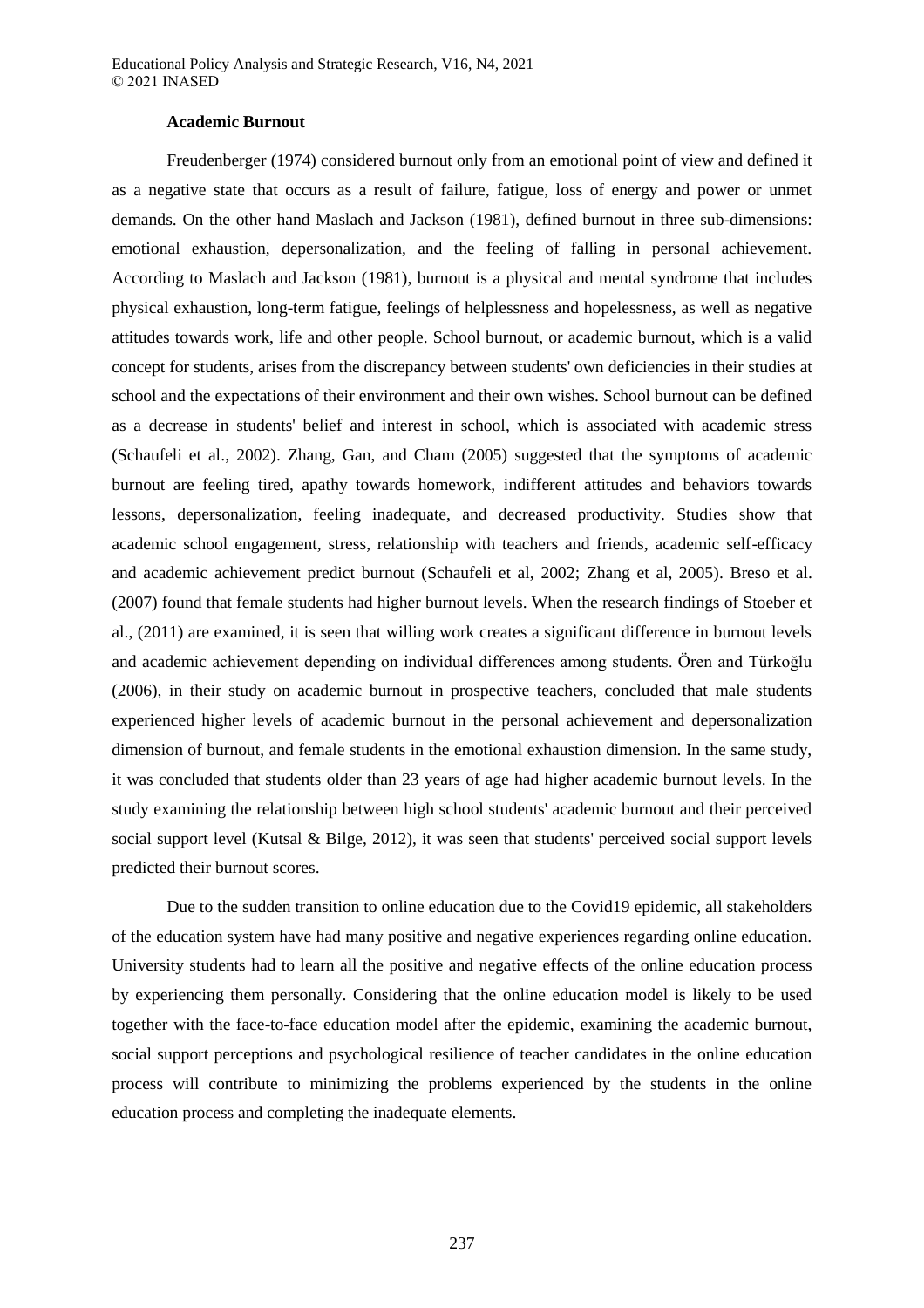#### **Purpose of the research**

In this context, the aim of this study is to examine the relationships between teacher candidates' social support perception, psychological resilience and academic burnout levels during the pandemic period and to determine the predictive value of teacher candidates' social support perception and resilience levels on academic burnout. In line with this main purpose, answers are sought for the following research questions:

RQ1: To what degree do prospective teachers resilience, academic burnout and perceived social support?

RQ2: Are there any significant difference in prospective teachers' levels of psychological resilience, academic burnout and perceived social support in terms of gender, grade, section?

RQ3: Are there any significant relationship among resilience, academic burnout and perceived social support levels of prospective teachers?

RQ4: Do prospective teachers' perceived social support and resilience levels predict academic burnout?

## **Method**

#### **Research Model**

In this study, predictive research design, which is one of the quantitative research correlation scanning models, was used. The predictive research model is a preferred research model to predict or understand future behavior and to identify the independent variables that predict the dependent variable [\(Creswell, 2017\)](#page-15-3). With the predictive research model, it is aimed to analyze the relationships between the social support perception, resilience and academic burnout levels of prospective teachers' and to determine the predictive value of prospective teachers' social support perceptions and resilience levels on academic burnout during online education.

#### **Participants**

The universe of the research consists of 1496 teacher candidates studying at the education faculty of a private university in Istanbul in the 2020-2021 academic year. 291 prospective teachers randomly selected from this universe constitute the sample of the research. Using an online survey tool with simple random sampling produced a large dataset, but we have no way of knowing what the response rate was or how many students saw the online survey invitation and chose not to respond. Information about the gender, grade and section of the students is shown in Table 1.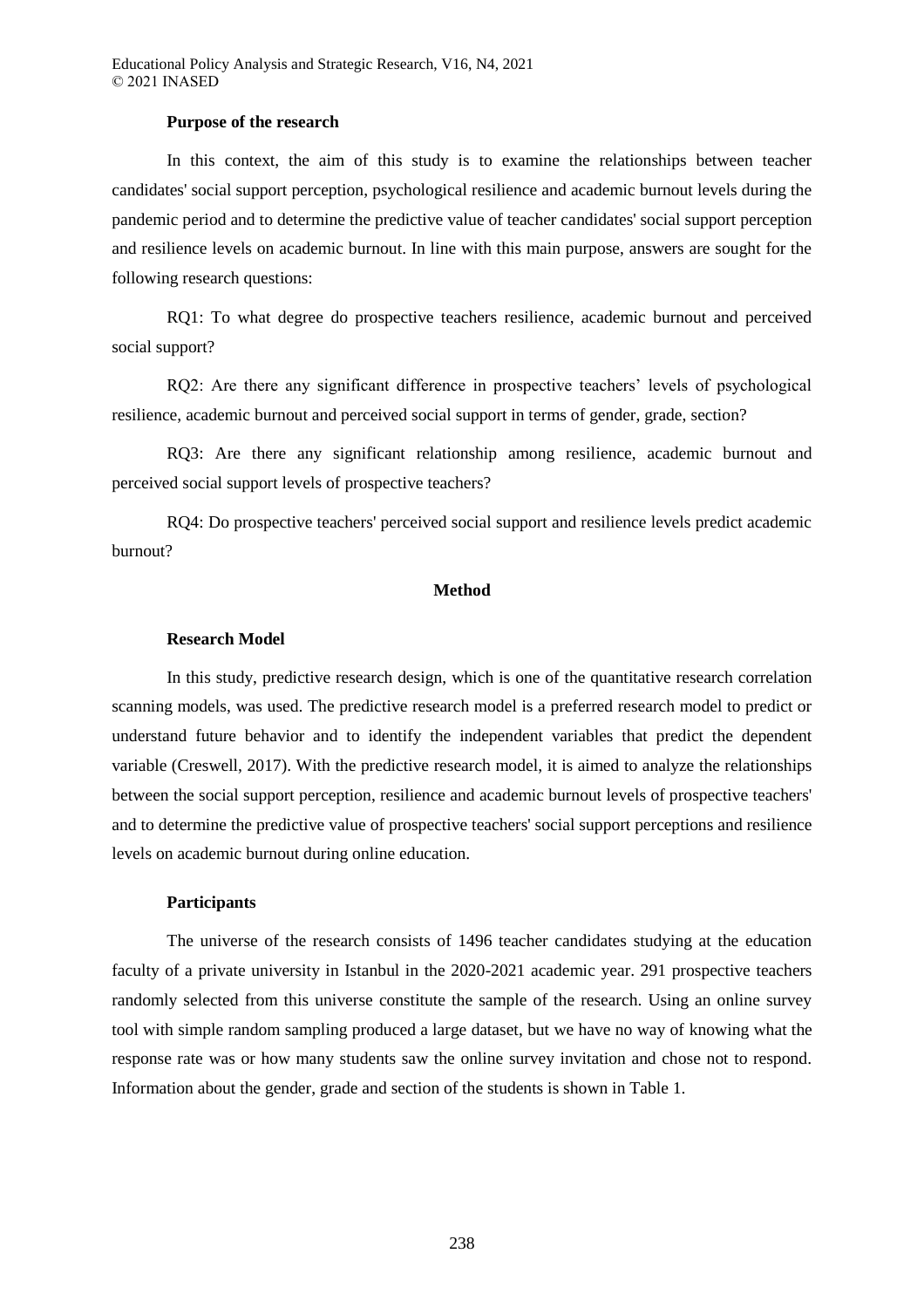|            |                                 | Frequency | Percent |
|------------|---------------------------------|-----------|---------|
|            | Female                          | 239       | 82,1    |
| Gender     | Male                            | 52        | 17,9    |
|            | Total                           | 291       | 100     |
|            | $1 - 2$                         | 132       | 45,4    |
| Grade      | $3 - 4$                         | 159       | 54,6    |
|            | Total                           | 291       | 100     |
|            | <b>Basic Education</b>          | 106       | 36,4    |
|            | <b>Psychological Counseling</b> | 48        | 16,5    |
| Department | Language Teaching               | 65        | 22,3    |
|            | <b>Preschool Education</b>      | 72        | 24,7    |
|            | Total                           | 291       | 100     |

**Table 1.** Frequency and percentages of reported amount of gender, grade and department (N=291).

Table 1 shows that 82.1% of the participants are women and 17.9% are men. 45.4% of these participants completed the first two years of university education, and 54.6% completed the last two years with the online education process. When the sections of the participants are examined, it is seen that 36.4% of the participants are in the basic education department, 24.7% from the pre-school education department, 22.3% from the language education department and 16.5% from the psychological counseling department.

## <span id="page-5-0"></span>**Data Collection Tools**

The materials of the study include the following scales administered as part of an online questionnaire. A personal information form was used to obtain information about the participants' genders, departments and which grade they were in.

Turkish Adaptation of the Short Resilience Scale [\(Doğan, 2015\)](#page-5-0). A six-item scale of resilience was used. Higher total scores indicated higher resilience. Cronbach's alpha= 0.83.

Revised Form of Multidimensional Scale of Perceived Social Support *(*[Eker et. al, 2001\)](#page-15-4). A 13-item scale of perceived social support was used. The scale has 13 questions rated on a 5-point Likert-type scale  $(1 =$  strongly disagree;  $7 =$  totally agree). Three subscales were included: family support, friend support and special person support. Cronbach's alpha= 0.89.

Turkish Adaptation of the Maslach Burnout Inventory: Student Survey [\(Çapri, et. al, 2011\)](#page-15-5). A 12-item scale of bunout for students was used. The scale has 12 questions rated on a 5-point Likerttype scale  $(1 =$  never happens;  $5 =$  always happens). Higher scores indicated a more serious degree of academic burnout. Three subscales were included: exhaustion, cynicism and inefficiency. The Cronbach Alpha internal consistency coefficient was 0.76 for the first sub-factor, 0.82 for the second sub-factor, and 0.61 for the third sub-factor. The survey, which was administered through Google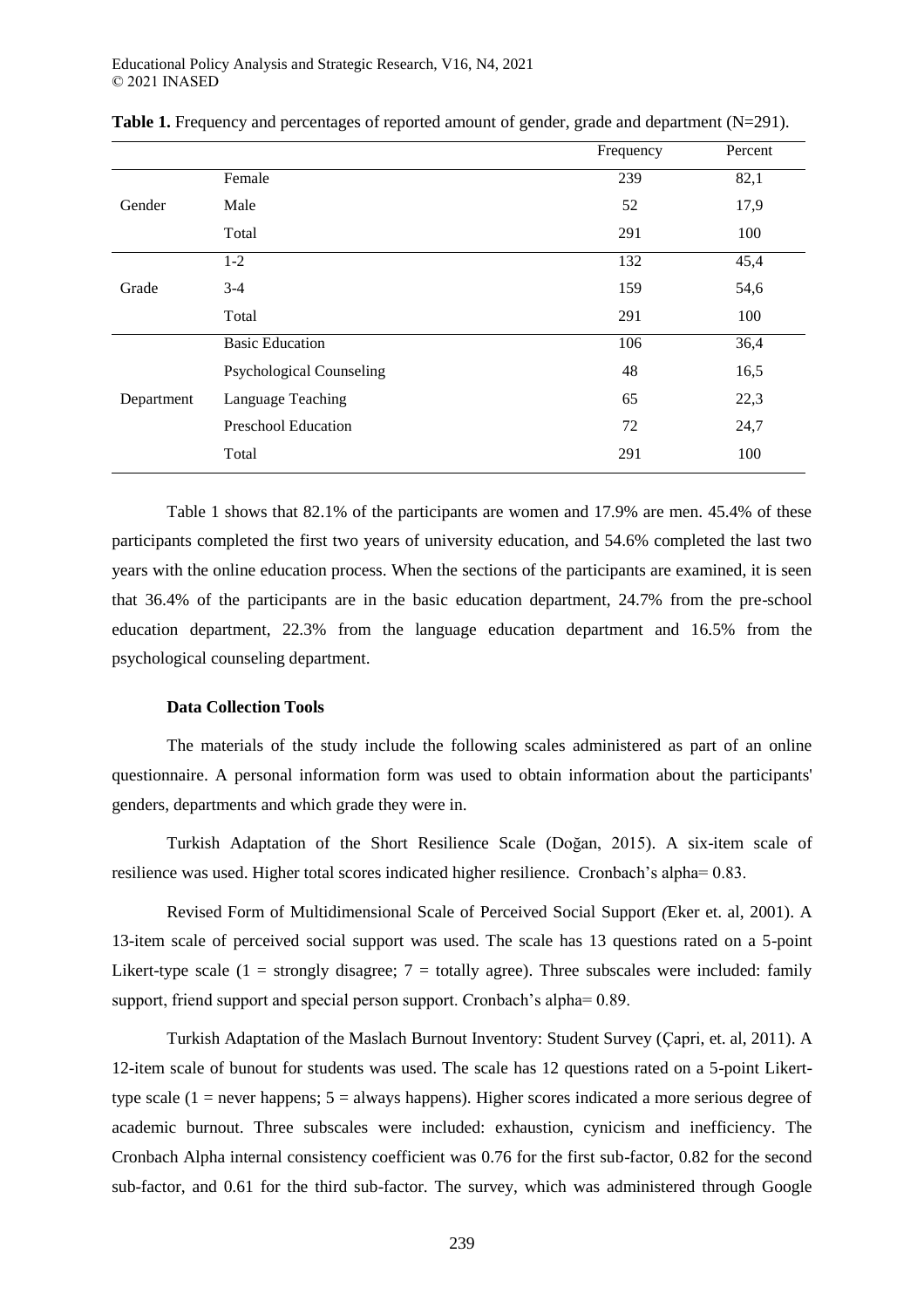Educational Policy Analysis and Strategic Research, V16, N4, 2021 © 2021 INASED

Docs between March 29 and April 12, 2021, was shared via the e-mail addresses of education faculty students to create a simple random sample. During the web survey, which received 291 responses, the participants were told that they could stop participating in the research at any time if they were uncomfortable sharing information about themselves.

## **Findings**

The data on the levels of resilience, burnout and perceived social support of teacher candidates are shown in Table 2.

**Table 2.** Descriptive analysis results of prospective teachers' scores for resilience, burnout and perceived social support.

| Variable/Subscales       | N   | M    | <b>SD</b> | Min. | Max. |
|--------------------------|-----|------|-----------|------|------|
| Academic Burnout         | 291 | 3,08 | ,63       | 1,83 | 4,75 |
| Exhaustion               | 291 | 3,11 | 1,09      | 1,00 | 5,00 |
| Cynicism                 | 291 | 2,89 | 1,11      | 1,00 | 5,00 |
| Inefficiency             | 291 | 3,24 | .74       | 1,25 | 5,00 |
| Perceived social support | 291 | 4,88 | 1,36      | 1,00 | 7,00 |
| Family support           | 291 | 5,06 | 1,57      | 1,00 | 7,00 |
| Friend support           | 291 | 5,27 | 2,18      | 1,00 | 7,00 |
| Special person support   | 291 | 4,32 | 1,52      | 1,00 | 7,00 |
| Resilience               | 291 | 2.97 | ,37       | 1,50 | 5,00 |

According to Table 1, the average general academic burnout level of the participants is between 3.00 and 4.00 points. In other words, the academic burnout level of undergraduate students is between "sometimes" and "always" (mean=3.08, SD=0.63). The academic burnout variables with the highest scores were inefficiency variable (mean=3.24, SD=0.74), emotional exhaustion variable (mean=3.11, SD=1.09) and cynicism variable (mean=2.89, SD=1.11), respectively. It is seen that the perceived social support levels of teacher candidates are between 4.00 and 5.00 (mean=4.88, SD=1.36) and the highest scored perceived social support variable is peer support (mean=5.27, SD=2.18). Perception of friend support is followed by family support (mean=5.06, SD=1.57) and personal support (mean=4.32, SD=1.52). The mean score of the resilience variable is moderate (mean=2.97) and the standard deviation score is 0.37.

**Table 3.** t-test values of academic burnout and perceived social support in terms of gender

| Variable         | Subscale     | Female $(n=239)$ | Male $(n=52)$   | t-value  |
|------------------|--------------|------------------|-----------------|----------|
| Academic Burnout | Exhaustion   | $3,10\pm1,09$    | $3,16\pm1,12$   | $-.338$  |
|                  | Cynicism     | $2,84\pm1,11$    | $3,12\pm1,05$   | $-1,648$ |
|                  | Inefficiency | $3,25\pm0.75$    | $3,21\pm0,70$   | ,340     |
|                  | Total        | $3.06 \pm 0.63$  | $3,16 \pm 0.66$ | $-1,015$ |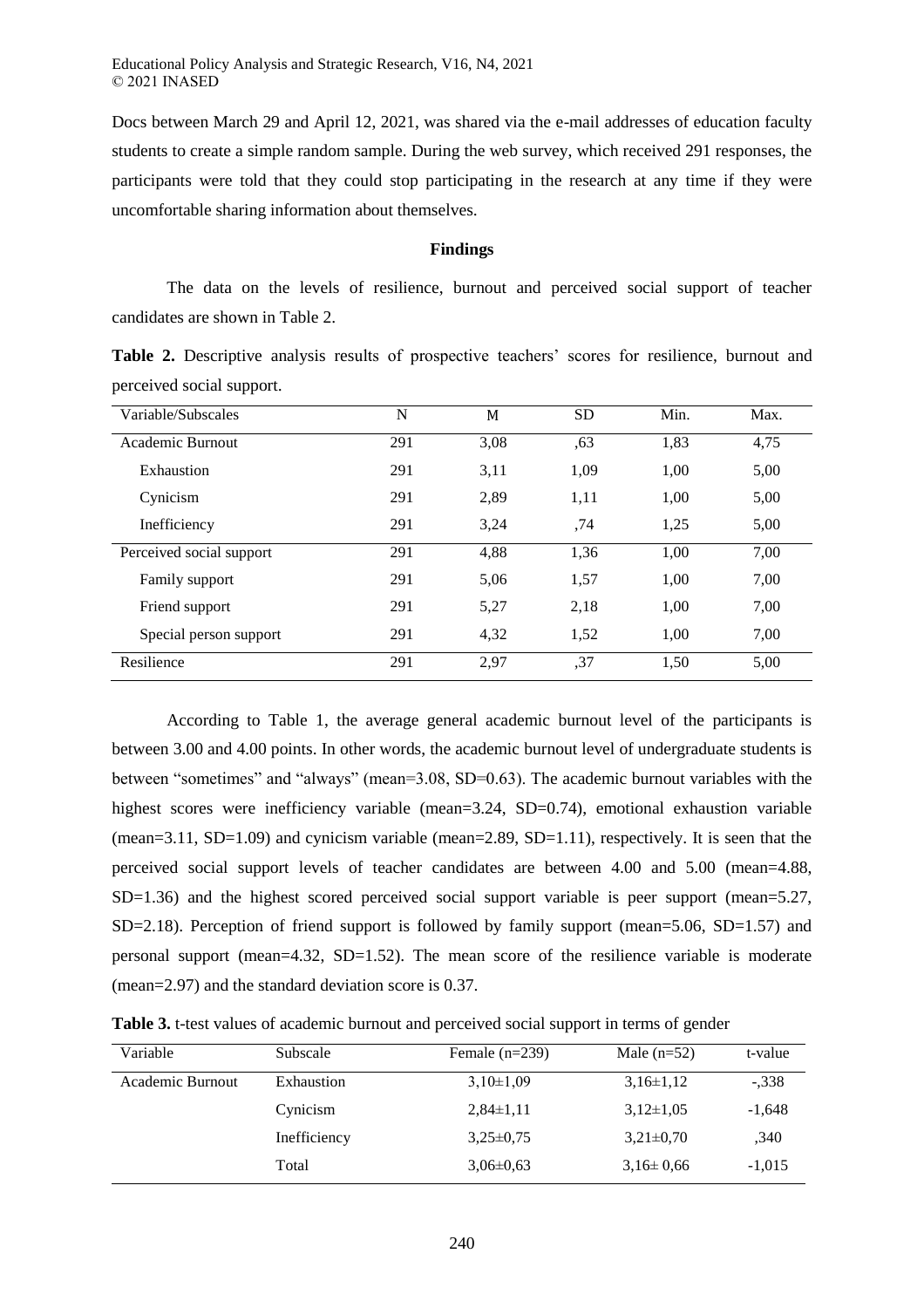Educational Policy Analysis and Strategic Research, V16, N4, 2021 © 2021 INASED

| Perceived | social | Family         | $5,11\pm1,55$ | $4,83\pm1,66$ | 1,188 |
|-----------|--------|----------------|---------------|---------------|-------|
| support   |        | Friend         | $5,36\pm1,49$ | $4,83\pm1,58$ | 2.284 |
|           |        | Special person | $4,36\pm2,21$ | $4,18\pm2,06$ | ,528  |
|           |        | Total          | $4,94\pm1,35$ | $4,61\pm1,41$ | 1.584 |

Data are presented as mean±standard deviation. \*p<0.05.

According to Table 3, no significant difference between genders was found in terms of academic burnout and perceived social support. The differences in resilience variable according to gender is shown in Table 4.

| Variable   | Gender           | Mean Rank | Sum of Ranks | U-value  | Significance |
|------------|------------------|-----------|--------------|----------|--------------|
| Resilience | Female $(n=239)$ | 146.20    | 34942.00     | 6166,000 | 929.         |
|            | Male $(n=52)$    | 145.08    | 7544.00      |          |              |
| $-$        |                  | _____     |              |          |              |

Data are presented as mean rank-sum of rank. \*p<0.05.

According to table 4, no significant difference between genders was found in term of resilience. The differences in academic burnout and perceived social support variables according to grade are shown in Table 5.

| Variable                   | Subscale       | 1st and 2nd Grade $(n=132)$ | 3rd and 4th Grade $(n=159)$ | t-value  |
|----------------------------|----------------|-----------------------------|-----------------------------|----------|
| Academic<br><b>Burnout</b> | Exhaustion     | $3,1864\pm1,06$             | $3,0629 \pm 1,12$           | ,958     |
|                            | Cynicism       | $2,8225\pm1,07$             | $2,9484\pm1,13$             | $-0.963$ |
|                            | Inefficiency   | $3,3621 \pm .75$            | $3,1473\pm.72$              | 2,470*   |
|                            | Total          | $3,1236\pm.61$              | $3,0529 \pm 0.65$           | $-169$   |
| Perceived                  | Family         | $4,9435 \pm 1,60$           | $5,1700 \pm 1,55$           | $-1,129$ |
| social support             | Friends        | $5,3490 \pm 1,45$           | $5,2045 \pm 1,57$           | ,806     |
|                            | Special person | $4,3298\pm2,14$             | $4,3296\pm2,22$             | ,001     |
|                            | Total          | $4,8741 \pm 1,36$           | $4,9014\pm1,36$             | .943     |

**Table 5.** t-test values of academic burnout and perceived social support in terms of grade

Data are presented as mean±standard deviation. \*p<0.05.

According to table 5, no significant difference between grades was found in terms of the variables of academic burnout and perceived social support. However, it was observed that the students who studied their first two years at the university had higher scores on the inefficiency dimension than the students who studied the last two years. The differences in resilience variable according to grade is shown in Table 6.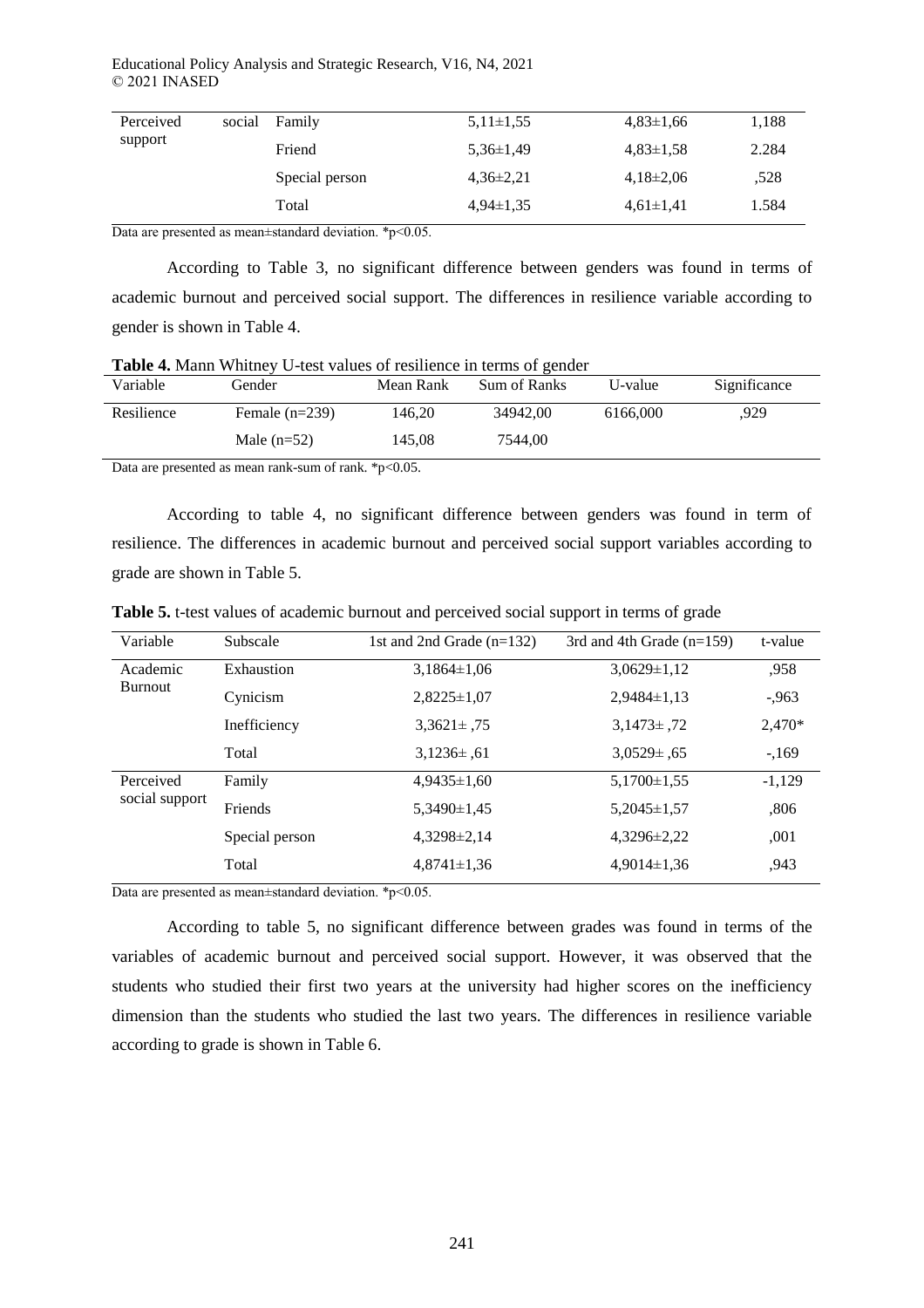| Variable   | Grade                                       | Mean Rank | Sum of Ranks | U-value  | Significance |
|------------|---------------------------------------------|-----------|--------------|----------|--------------|
| Resilience | 1st and 2nd Grade                           | 146.02    | 19275,00     | 10491.00 | .997         |
|            | $(n=132)$<br>3rd and 4th Grade<br>$(n=159)$ | 145.98    | 23211,00     |          |              |

**Table 6.** Mann Whitney U-test values of resilience in terms of grade

Data are presented as mean rank-sum of rank. \*p<0.05.

According to table 6, no significant difference between grades was found in term of the variable of resilience. The differences in academic burnout and perceived social support variables according to department are shown in Table 7.

**Table 7.** F values of academic burnout and perceived social support in terms of department

| Variable          | Subscale          | Basic Ed. (n=106) | Counseling $(n=48)$<br>Psychological | anguage Teaching<br>$(n=65)$ | Education $(n=72)$<br>Preschool | LL.      | Bonferroni     |
|-------------------|-------------------|-------------------|--------------------------------------|------------------------------|---------------------------------|----------|----------------|
| Academic          | Exhaustion        | 3,01              | 3,25                                 | 3,16                         | 3,13                            | ,585     |                |
| <b>Burnout</b>    |                   | $\pm 1,06$        | $\pm 1,12$                           | $\pm 1,10$                   | $\pm 1,11$                      |          |                |
|                   | Cynicism          | 2,89              | 3,06                                 | 3,06                         | 2,60                            | 2,518    |                |
|                   |                   | $\pm 1,08$        | $\pm 1,11$                           | $\pm 1,15$                   | $\pm 1,07$                      |          |                |
|                   | Inefficiency      | 3,14              | 3,20                                 | 3,18                         | 3,46                            | $3,037*$ | Preschool>Basi |
|                   |                   | $±$ ,71           | ±,78                                 | $±$ ,71                      | $±$ ,76                         |          | $\mathbf c$    |
|                   | Total             | 3,02              | 3,17                                 | 3,14                         | 3,07                            | ,846     |                |
|                   |                   | ±,60              | ±,61                                 | ±,69                         | ±,64                            |          |                |
| Perceived         | Family support    | 5,32              | 4,91                                 | 4,93                         | 4,91                            | 1,443    |                |
| social<br>support |                   | $\pm 1,39$        | $\pm$ ,81                            | $\pm 1,68$                   | ±1,55                           |          |                |
|                   | Friend support    | 5,46              | 5,14                                 | 5,03                         | 5,27                            | 1,216    |                |
|                   |                   | $\pm 1,33$        | $\pm 1,73$                           | $\pm 1,67$                   | ±1,47                           |          |                |
|                   | Special<br>person | 4,59              | 4,35                                 | 3,88                         | 4,31                            | 1,441    |                |
|                   | sup.              | $\pm 2,12$        | $\pm 2,39$                           | $\pm 2,27$                   | $\pm 2,03$                      |          |                |
|                   | Total             | $\overline{5,12}$ | 4,80                                 | 4,61                         | 4,83                            | 2,060    |                |
|                   |                   | $\pm 1,21$        | $\pm 1,59$                           | $\pm 1,40$                   | $\pm 1,35$                      |          |                |

Data are presented as mean±standard deviation. \*p<0.05.

According to Table 7, academic burnout differs significantly according to the department of education (F=3.037, p<0.05). As a result of the Bonferroni test, it was shown that the students in the preschool department experienced more academic burnout than the students in the basic education department, and these showed a significant difference in terms of inefficiency. There was no significant difference in perceived social support levels between departments. The differences in resilience variable according to department is shown in Table 8.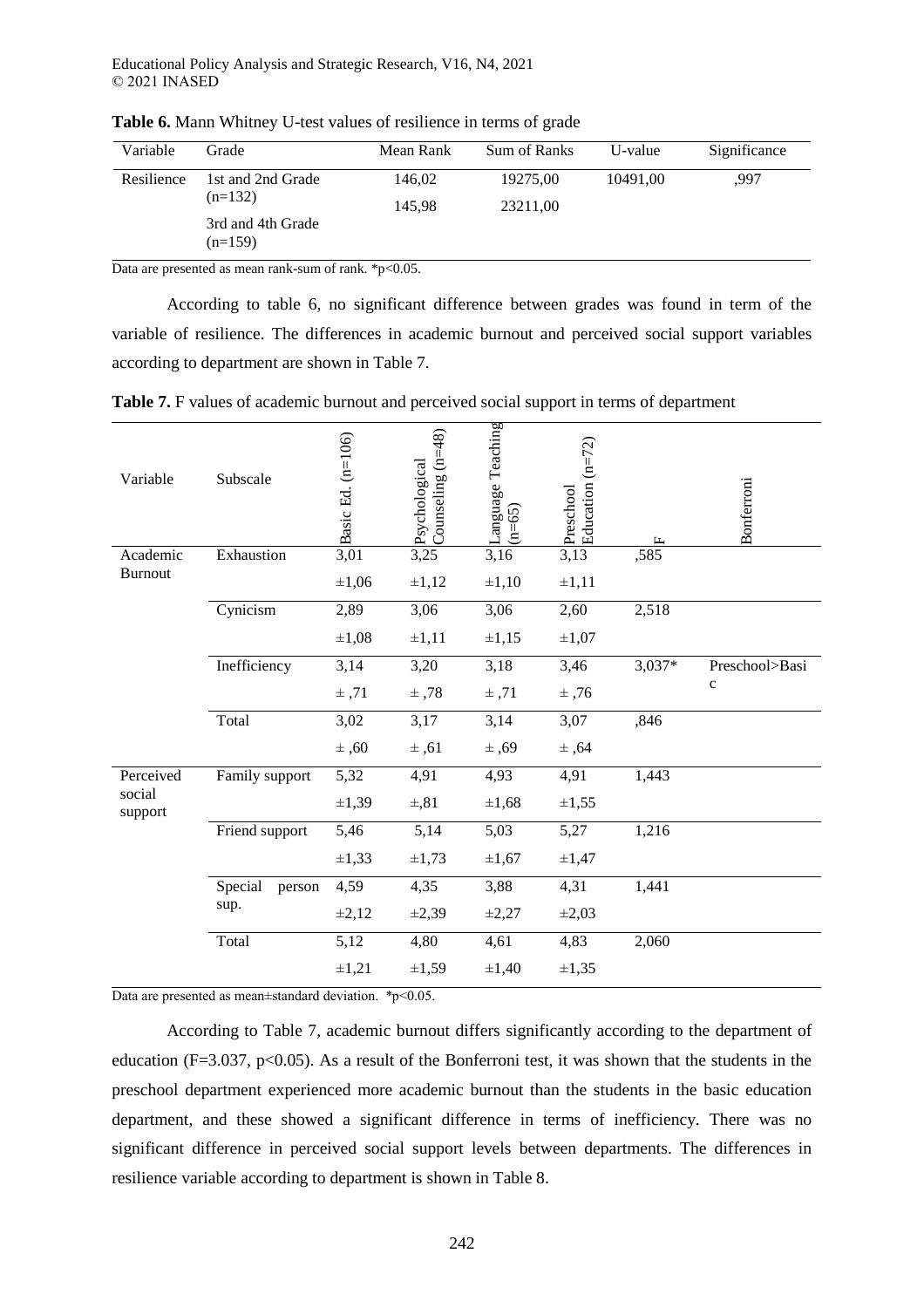| Department                        | Mean Rank | н     | df |
|-----------------------------------|-----------|-------|----|
| Basic Education $(n=106)$         | 138,40    | 3.312 | 3  |
| Psychological Counseling $(n=48)$ | 159,22    |       |    |
| Language Teaching $(n=65)$        | 155,33    |       |    |
| Preschool Education $(n=72)$      | 139.96    |       |    |
|                                   |           |       |    |

**Table 8.** Kruskal Walls H-test values of resilience in terms of department

Data are presented as mean rank-sum of rank. \*p<0.05.

According to table 8, no significant difference between departments was found in term of the variable of resilience. The results of the correlation analysis conducted to determine the relationships among the resilience, academic burnout and perceived social support levels of prospective teachers are given in Table 9.

| <b>Table 9.</b> Correlation analysis results |  |
|----------------------------------------------|--|
|----------------------------------------------|--|

| Variables      |        |              | <b>Burnout</b> | Perceived Social Support | Resilience |
|----------------|--------|--------------|----------------|--------------------------|------------|
| <b>Burnout</b> |        | r            | 1              | $-152**$                 | ,099       |
|                |        | p            |                | ,009                     | ,090       |
|                |        | $\mathbf n$  | 291            | 291                      | 291        |
| Perceived      | Social | $\mathbf{r}$ | $-152**$       |                          | ,026       |
| Support        |        | p            | ,009           |                          | ,653       |
|                |        | $\mathbf n$  | 291            | 291                      | 291        |
| Resilience     |        | $\mathbf r$  | ,099           | ,026                     | 1          |
|                |        | p            | ,090           | ,653                     |            |
|                |        | $\mathbf n$  | 291            | 291                      | 291        |

\*\*Correlation is significant at the 0.01 level (2-tailed).

According to Table 9, it is seen that there is a negative and low level relationship between teacher candidates' perceived social support and burnout levels. ( $r = -152$ ;  $p < .01$ ). The hierarchical multiple analysis for exploring the effect of academic burnout on the relationship between resilience and perceived social support are demonstrated in Table 10.

**Table 10.** Regression analysis results

| Independent           | Dependent                                                   | Unstandardized |                       | Standardized | t-value  | p       |
|-----------------------|-------------------------------------------------------------|----------------|-----------------------|--------------|----------|---------|
| Variable              | Variable                                                    | Coefficients   |                       | Coefficients |          |         |
|                       |                                                             | B              | <b>Standart Error</b> | β            |          |         |
|                       | Constant                                                    | 2,912          | ,322                  |              | 9,053    | $,007*$ |
| Academic<br>Burnout   | Perceived Social<br>Support                                 | .072           | ,027                  | $-155$       | $-2,678$ | $,008*$ |
| $\mathbf{r}$<br>101B2 | Resilience<br>$0.27 \times 1.2 \times 0.00$ $\Gamma$ $7.00$ | ,177           | ,099                  | ,104         | 1,788    | ,075    |

 $R = 184 R^2 = 0.027 Sd:2/288 F: 5,060$ 

 $*p<0.05$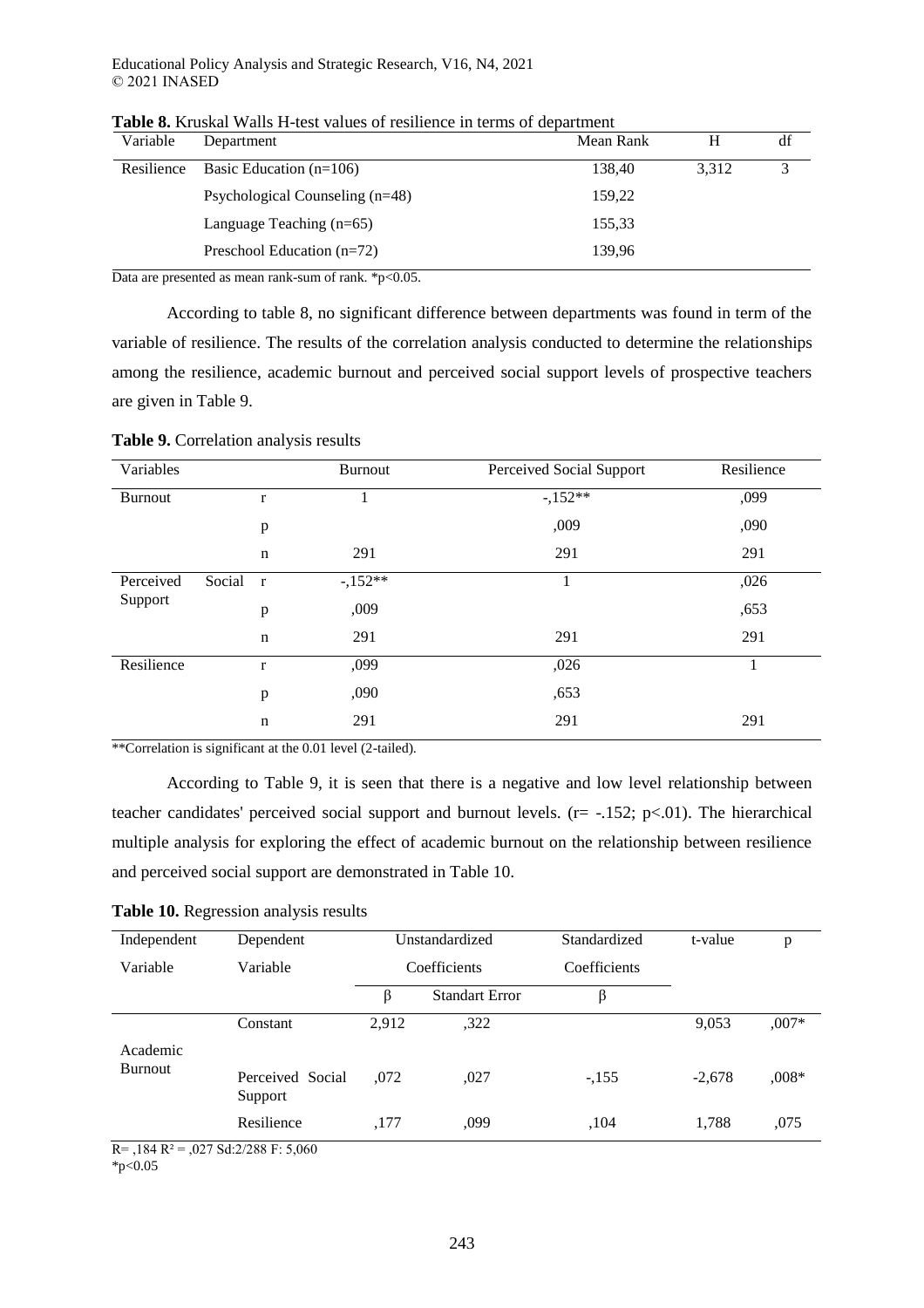Table 10 shows that perceived social support contribute significantly to the explanation of variance, as it predicted academic burnout at p>.05. Perceived social support and resilience variables together explain approximately 3% of the total variance in burnout.

#### **Discussion, Conclusion and Recommendations**

In this study, besides examining the resilience levels, academic burnout and social support perceptions of teacher candidates according to various variables, it was tried to reveal the effect of students' social support perceptions and resilience on academic burnout during the pandemic process. Our results are summarized in the following.

Firstly, the results showed that the level of student burnout among students was not serious in general. A similar conclusion was reached in the study of Lin and Huang [\(2013\)](#page-17-7). The highest level of academic burnout was obtained in the inefficiency subscale. This situation can be interpreted as prospective teachers feel academically inadequate because they had to conduct all their theoretical and practical courses online during the pandemic process.

Secondly, academic burnout significantly differed according to grade. In the sub-scale of academic inefficiency 1st and 2nd grade students get significantly higher scores than 3rd and 4th grade students. Similarly, it was concluded in the studies that the burnout levels of the 3rd and 4th grade students were higher than the 1st and 2nd grade students [\(Balkıs et al, 2011;](#page-13-2) [Guthrie et al, 1995;](#page-16-3) [Guthrie et al, 1998;](#page-16-4) [Gündüz et al, 2012;](#page-16-5) [Kutsal & Bilge, 2012;](#page-17-6) [Küçüksüleymanoğlu & Eğilmez, 2013;](#page-17-8) [Ören & Türkoğlu, 2006;](#page-17-5) [Seçer, 2015;](#page-18-4) [Şentürk, 2016;](#page-18-5) [Tansel, 2015\)](#page-19-6). In addition to having more specialized and relatively more comprehensive courses in upper grades; It can be thought that students' burnout levels are high due to factors such as school completion, preparation for central exams and employment uncertainty. While interpreting the result that the burnout levels of upperclass students are high in this research, it is necessary to consider the factors that may affect the burnout level of students in the online education process. Many factors such as digital skills and knowledge deficiencies, financial inadequacies, family-related problems, and system-based technical problems can be counted among the factors that will affect students' burnout levels in the online education process. We can interpret the result that the burnout levels in the lower classes are higher in the dimension of inadequacy, with the feeling of academic inadequacy given by the university students' transition to the online education process without establishing a solid communication network with other students and educators, lacking the benefits of face-to-face education in the first steps of higher education.

Academic burnout differs significantly according to the department student's study. It is seen that the academic burnout levels of the students in the preschool department are higher than the students in the basic education departments, and this differentiation is highest in the inefficiency subdimension. According to the findings obtained from Seçer [\(2015\)](#page-18-4) and Ören & Türkoğlu's [\(2016\)](#page-17-5)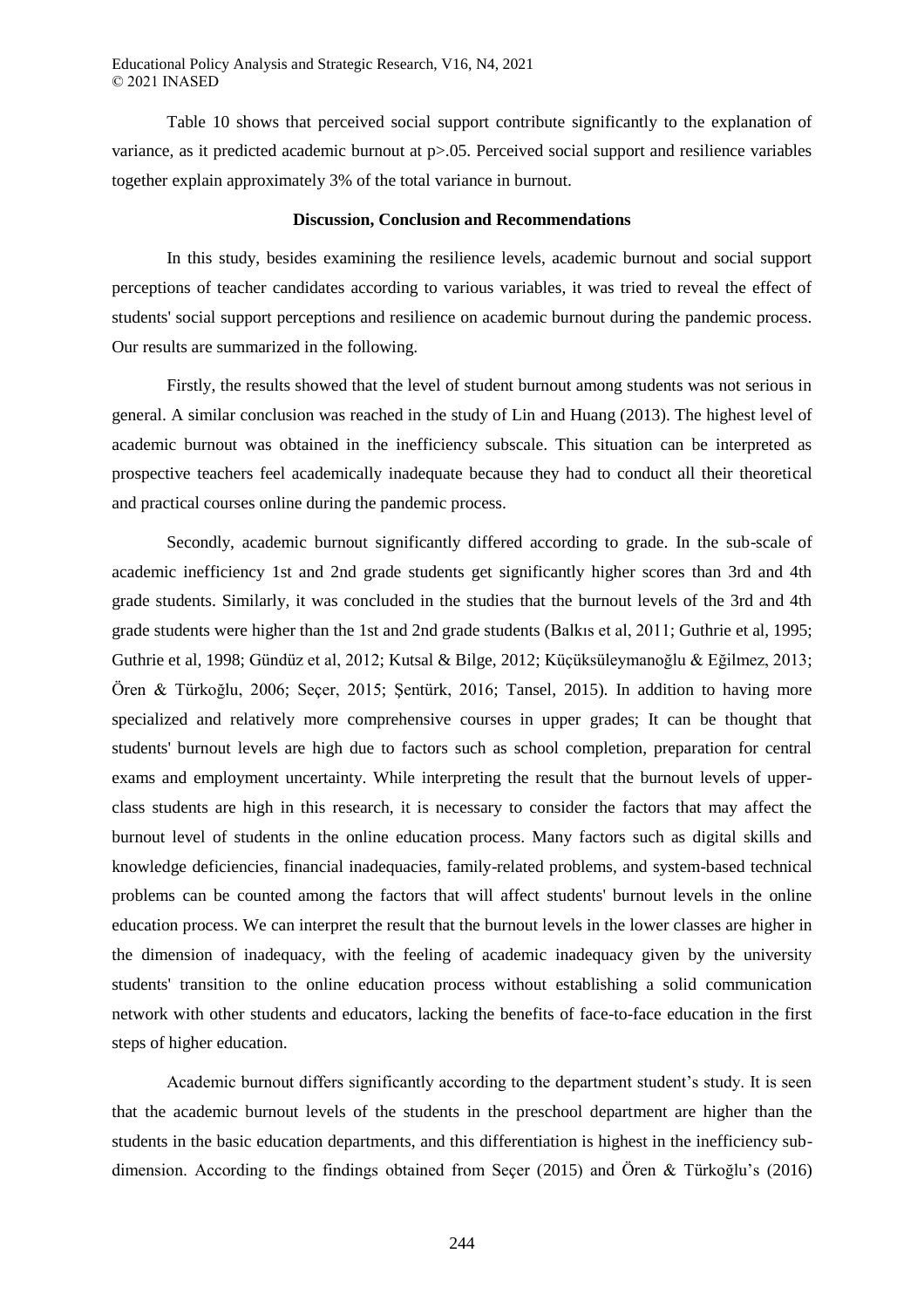studies, the school burnout levels of the students of literature teaching and mathematics teaching departments were higher than the students of other departments. The longer undergraduate education period of these two departments can be interpreted as a reason why students experience more burnout.

In this research no significant difference between genders was found in terms of the variable of academic burnout. It is expected that the causes and results of academic burnout experienced by students during the online education process applied during the pandemic period and the causes and consequences of academic burnout in the face-to-face education process are different from each other. Different results were obtained for the determination of significant differences in the level of burnout by gender. While some of the studies emphasized that the level of burnout does not differ according to the gender variable [\(Breso et al, 2007;](#page-14-5) [Guthrie, 1998;](#page-16-4) [Kutsal & Bilge, 2012;](#page-17-6) [Naçar et al. 2012;](#page-17-9) [Ören](#page-17-5)  [and Türkoğlu, 2006;](#page-17-5) [Santen, et al. 2010;](#page-18-6) [Schorn & Buchwald, 2007;](#page-2-0) [Sepehrmanesh et al, 2010;](#page-18-7) [Tümkaya & Çavuşoğlu, 2010\)](#page-19-7), another group of studies emphasize that the level of burnout is higher in female students [\(Çağatay İn & Şanlı Kula, 2019;](#page-15-6) [Gündüz et al. 2012;](#page-16-5) [Salmela-Aro et al., 2009\)](#page-18-8) and another group of studies emphasize that the level of burnout is higher in male students [\(Tansel, 2015;](#page-19-6) [Uludağ & Yaratan, 2010;](#page-19-8) [Yang, 2004\)](#page-19-3). In order to obtain clearer results regarding the gender variable, it is thought that conducting quantitative and qualitative research on different student groups in the online education process will further illuminate the subject.

In our study, it was concluded that the prospective teachers' perception of social support during the pandemic was moderate, and they received the most social support from their friends. According to our research, it is seen that the social support received from school or privately identified people before the pandemic was replaced by the social support received from friends during the pandemic period. In previous studies on social support, different results were obtained regarding friend support. In the study of Kutsal and Bilge [\(2012\)](#page-17-6), it was determined that the support received from the teacher was more effective than the support received from family and friends in order to prevent students from experiencing burnout. There are also studies in the literature that support this result [\(Özer, Gençtanırım, & Ergene, 2011\)](#page-17-10). It is a remarkable finding that in the study of Kutsal and Bilge [\(2012\)](#page-17-6), the support of friends ranks third after teachers and family. Halbesleben [\(2006\)](#page-16-6) concluded that work-related social support sources such as colleagues and managers are more closely related to the emotional exhaustion dimension of burnout, while non-work social support sources such as family and friends are more closely related to depersonalization and personal development dimensions. In Ho's [\(2016\)](#page-16-7) study, perceived social support from family did not emerge as a significant mediator between humor and burnout components. Taylor et al.'s [\(2004\)](#page-19-9) research also shows that social support from friends and family is used less in coping with stress. In the online education process, teachers should take their place as the first source from which students easily receive social support with online activities such as projects, competitions and interviews. School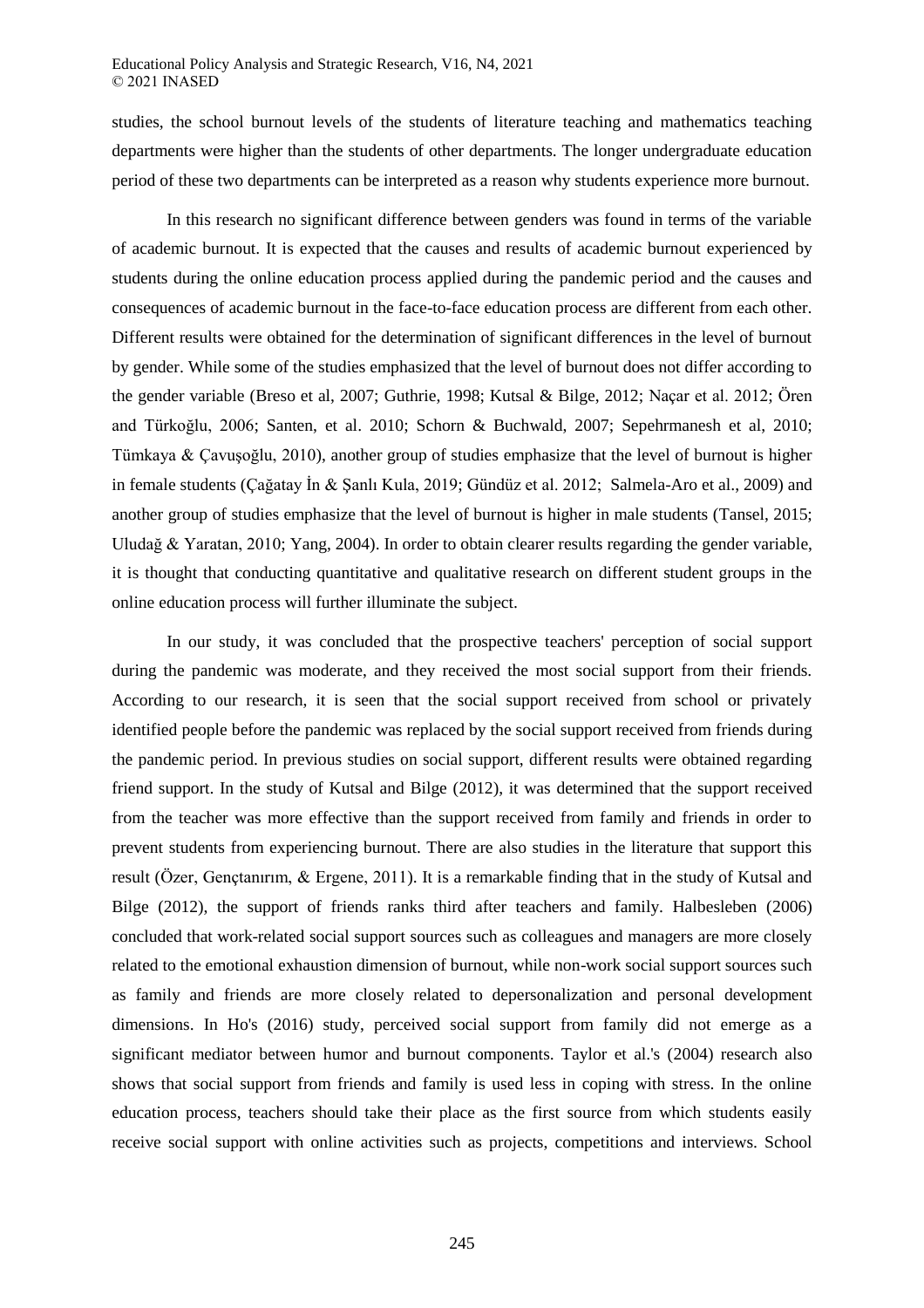management and teachers should improve themselves in this regard. The fact that the duty of teachers is not just to transfer information is a fact that maintains its validity in the online education process.

In our study, no significant difference was found between genders, classes and departments for the perceived social support variable. In studies on perceived social support, different results were obtained according to the gender variable. Iraz, et al. [\(2021\)](#page-16-8) and Çeçen [\(2008\)](#page-15-7) found that social support levels did not differ according to gender in their research; Rani [\(2016\)](#page-17-11) states that women receive more social support than men and this support comes from family and friends and Talwar et al. [\(2013\)](#page-19-10) found that women received more social support than men.

According to another research finding, it is seen that the resilience level of prospective teachers is moderate. And no significant difference between genders, grades and departments was found in terms of the variable of resilience. Similarly, there are studies that conclude that university students' levels of resilience do not differ according to gender [\(Arslan, 2019;](#page-13-3) [Aydın &](#page-13-4)  [Egemberdiyeva, 2018;](#page-13-4) [Chan, 2003;](#page-14-6) [Crowley et al, 2003;](#page-15-0) [Sezgin, 2009\)](#page-18-9). Unlike these results, there are also studies showing that resilience may differ according to gender [\(Aydın, et al, 2019;](#page-13-5) [Eroğlu, 2020;](#page-15-8) [Hoşoğlu, et al, 2018;](#page-16-9) [Sarwar, et al, 2010\)](#page-18-10). Geyik Koç [\(2020\)](#page-16-10) also concluded that the psychological resilience levels of female participants were found to be higher than male participants. On the other hand, Eker et al. [\(2020\)](#page-15-9) concluded that male participants have a higher level of psychological resilience than female participants.

Individuals with a high level of resilience use more active and problem-focused strategies when faced with any problem situation and they prefer to use more active coping strategies such as problem solving and planning [\(Klag & Bradley, 2004\)](#page-17-12). Individuals with high psychological resilience can take active steps to control stressful life events and consider such negative events as a kind of development and learning tool [\(Florian et al, 1995\)](#page-15-10). In other words, psychological resilience functions to reduce the negative impact of any life event that can be evaluated as stressful or negative. In this case, carrying out studies to increase the psychological resilience levels of students during the pandemic period will improve the ability of students to cope with negative situations [\(Hanton et al,](#page-16-11)  [2002\)](#page-16-11).

Finally, it was concluded that there is a negative and low-level relationship between the social support perceived by the prospective teachers and their burnout levels. Similarly, in the study of Kutsal and Bilge [\(2012\)](#page-17-6), it was concluded that students' burnout levels were predicted by their perceived social support. Also, Jacobs & Dodd's [\(2003\)](#page-16-12) study concludes that students with higher perceived social support experience lower levels of burnout.

In studies supporting this result, it has been reported that teachers who need social support are more prone to burnout symptoms than their other colleagues [\(Brouwers et al., 2001\)](#page-14-7); It was stated that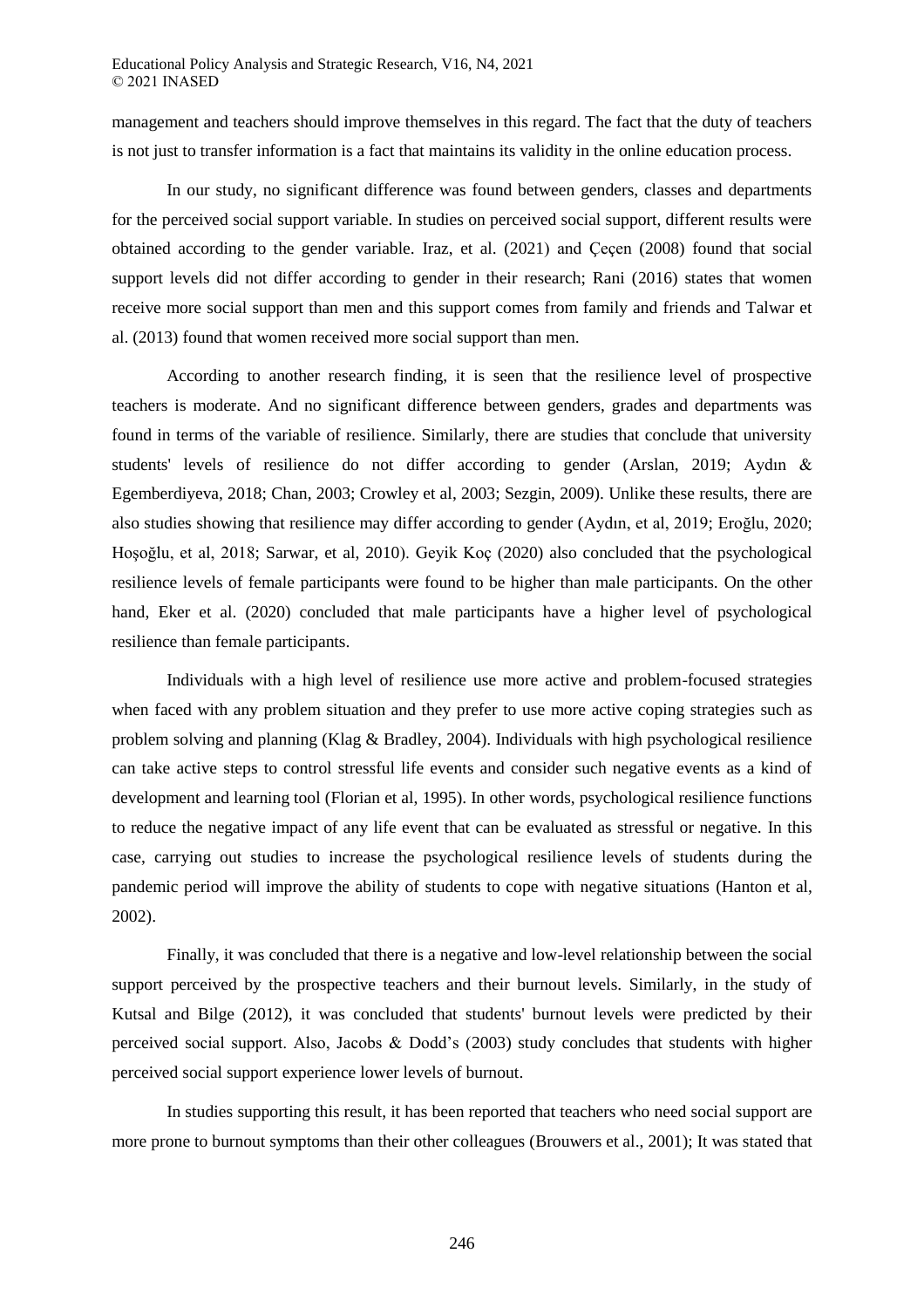teachers with high burnout levels received lower levels of social support from various sources [\(Burke](#page-14-8)  [and Greenglass 1993](#page-14-8)[; Burke et al. 1996;](#page-14-9) [Cheuk & Wong 1995\)](#page-14-10).

Perceived social support significantly contributed to the explanation of the variance, as it predicted academic burnout at p>.05. Perceived social support and resilience variables together explain approximately 3% of the total variance in burnout. Although the variance rates explained by the variables are low, they are statistically significant. This finding is important in that it shows that there are other factors that affect prospective teachers' academic burnout, apart from the variables of resilience and perceived social support. In addition, there is a need for new studies on which variable or variables affect the burnout level of students in order to increase the effectiveness of the research results.

It is seen that there is a need for new studies that examine various factors and variables related to these factors to better understand academic burnout especially during the pandemic process. With new studies to be carried out in this direction, it will be possible to develop a broad perspective on academic burnout during the pandemic process. In order to increase the efficiency of online education processes, the application of which is becoming increasingly widespread, the online education process, which is applied in various times and forms in every country during the pandemic period, needs to be examined in detail.

#### **Reference**

<span id="page-13-0"></span>Alsubaie, M. M., Stain, H. J., Webster, L. A., & Wadman, R. (2019).

- The role of sources of social support on depression and quality of life for university students. *International Journal of Adolescence and Youth, 24*(4), 484-496. https://doi.org/10.1080/02673843.2019.1568887
- <span id="page-13-3"></span>Arslan, H. (2019). Psikolojik danışmanların mutluluk, psikolojik sağlamlık ve bağımlılık durumları arasındaki ilişkiler. *Sağlık Bilimlerinde Eğitim Dergisi, 1*(1), 17-35. Retrieved from https://dergipark.org.tr/tr/pub/jedihes/issue/41418/516596
- <span id="page-13-5"></span>Aydın, İ., Öncü, E., Akbulut, V., Küçük Kılıç, S. (2019). Öğretmen adaylarında boş zaman sıkılma algısı ve psikolojik sağlamlık ilişkisi. Beden Eğitimi ve Spor Bilimleri Dergisi, 21(1), 39-53. Retrieved from<https://dergipark.org.tr/tr/pub/ataunibesyo/issue/43861/518563>
- <span id="page-13-4"></span>Aydın, M. & Egemberdiyeva, A. (2018). Üniversite öğrencilerinin psikolojik sağlamlık düzeylerinin incelenmesi. *Türkiye Eğitim Dergisi, 3*(1), 37-53. Retrived from https://dergipark.org.tr/en/pub/turkegitimdergisi/issue/37897/333333
- <span id="page-13-2"></span><span id="page-13-1"></span>Aydıner Boylu, A., Günay, G., & Ersoy, A. (2019). Üniversite öğrencilerinde algılanan sosyal desteğin yalnızlık üzerindeki etkisinin incelenmesi. *Sosyoekonomi, 27*(41), 211-221. https://doi.org/10.17233/sosyoekonomi.2019.03.10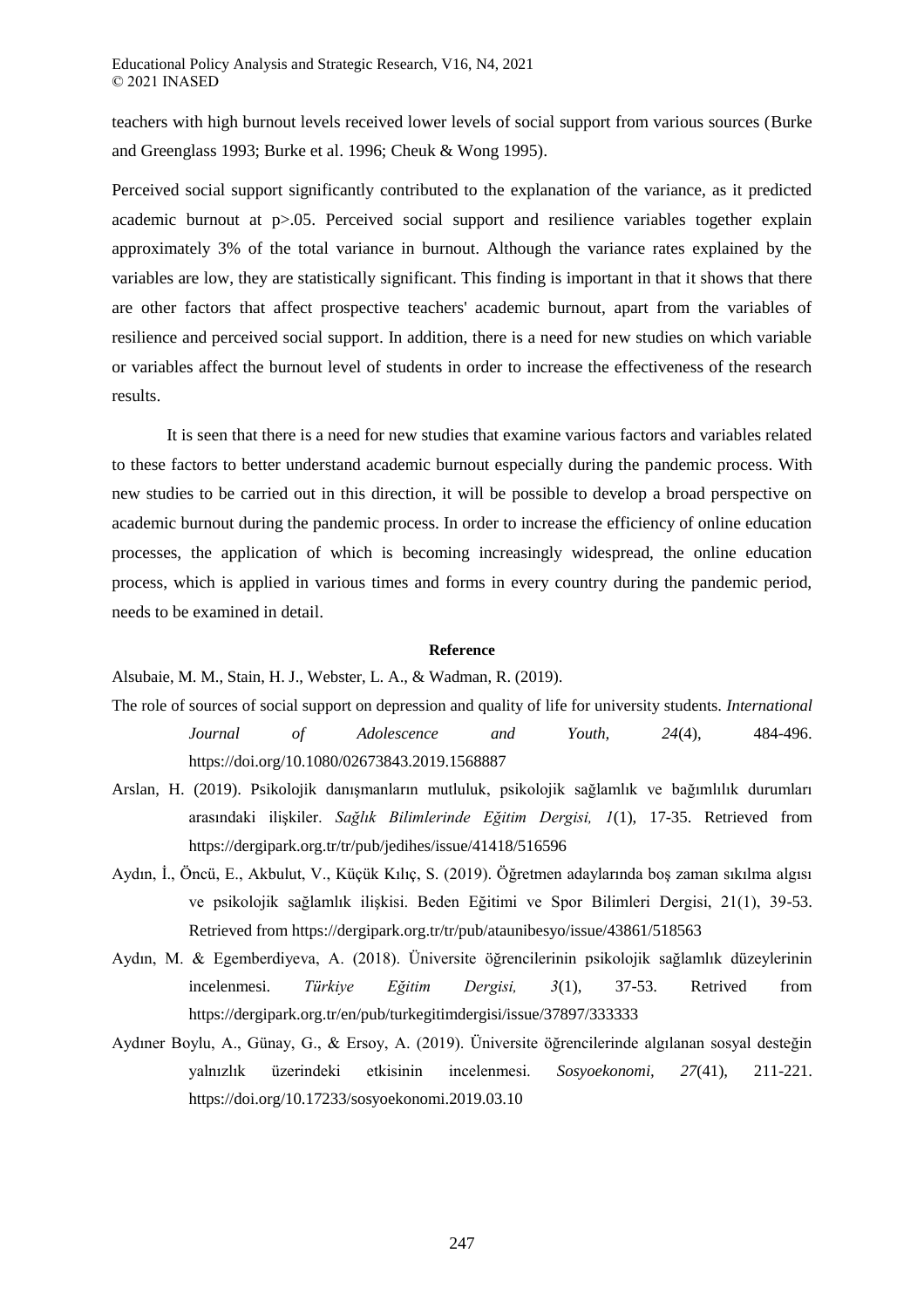- Balkıs, M., Duru, D., Buluş, Y., & Duru, Y. (2011). Tükenmişliğin öğretmen adayları arasındaki yaygınlığı, demografik değişkenler ve akademik başarı ile ilişkisi. *Pamukkale Üniversitesi Eğitim Fakültesi Dergisi, 29*(29), 151-165. Retrieved from https://dergipark.org.tr/tr/pub/pauefd/issue/11114/132897
- <span id="page-14-3"></span>Bayrak, A. Ö. & Bülbül, T. (2013). Meslek yüksekokulu öğrencilerinin yükseköğretim yaşamına uyum düzeylerinin çeşitli değişkenlere göre incelenmesi. *Sakarya Üniversitesi Eğitim Bilimleri Enstitüsü Dergisi, 3* (2), 6-20. Retrieved from <https://dergipark.org.tr/tr/pub/suje/issue/20633/219988>
- <span id="page-14-4"></span>Baş, A. & Kabasakal, Z. (2013). Despair acroos teacher candidates and percieved social support. *JRET, 2*(1), 19-26. Retrieved from [http://www.jret.org/FileUpload/ks281142/File/02a.asli\\_uz\\_bas.pdf.](http://www.jret.org/FileUpload/ks281142/File/02a.asli_uz_bas.pdf)
- <span id="page-14-1"></span>Benard, B. (1991). Fostering resiliency in kids: Protective factors in the family, school, and community. Portland, USA: Western Center for Drug-Free Schools and Communities. Retrieved from <https://files.eric.ed.gov/fulltext/ED335781.pdf>
- <span id="page-14-2"></span>Bitmiş, M. G., Sökmen, A. & Turgut, H. (2013). Psikolojik dayanıklılığın tükenmişlik üzerine etkisi: örgütsel özdeşleşmenin aracı rolü. *Gazi Üniversitesi İktisadi ve İdari Bilimler Fakültesi Dergisi,* 15(2), 27-40. Retrieved from <https://dergipark.org.tr/tr/pub/gaziuiibfd/issue/28313/300872>
- <span id="page-14-5"></span>Breso, E., Salanova, M., & Schaufeli, W.B. (2007). In search third dimension of burnout: efficacy or inefficacy?. *Applied Psychology: An International Review, 56*(3), 460-478. <https://doi.org/10.1111/j.1464-0597.2007.00290.x>
- <span id="page-14-7"></span>Brouwers, A.; Evers, W. J. G. & Tomic, W. (2001). Self-efficacy in eliciting social support and burnout among secondary school teachers. *Journal of Applied Social Psychology, 31*(7), 1474-1491. https://doi.org/10.1111/j.1559-1816.2001.tb02683.x
- <span id="page-14-8"></span><span id="page-14-0"></span>Burke, R. J., & Greenglass, E. R. (1993). Work stress, role conflict, social support, and psychological burnout among teachers. *Psychological Reports, 73,* 371–380. https://doi.org/10.2466/pr0.1993.73.2.371
- <span id="page-14-9"></span>Burke, R. J., Greenglass, E. R., & Schwarzer, R. (1996). Predicting teacher burnout over time: Effects of work stress, social support, and self-doubts on burnout and its consequences. *Anxiety, Stress, and Coping, 9,* 261–275 https://doi.org/10.1080/10615809608249406
- Carver, C. S. (1998). Resilience and thriving: Issues, models, and linkages. *Journal of Social Issues, 54,* 245- 266. https://doi.org/10.1111/0022-4537.641998064
- <span id="page-14-6"></span>Chan, D. W. (2003). Hardiness and its role in the stres-burnout relationship among prospective Chinese teachers in Hong Kong. *Teaching and Teacher Education, 19*, 381-395. Retrieved from <https://eric.ed.gov/?id=EJ679285>
- <span id="page-14-10"></span>Cheuk, W. H., & Wong, K. S. (1995). Stress, social support, and teacher burnout in Macau. *Current Psychology, 14,* 42–46.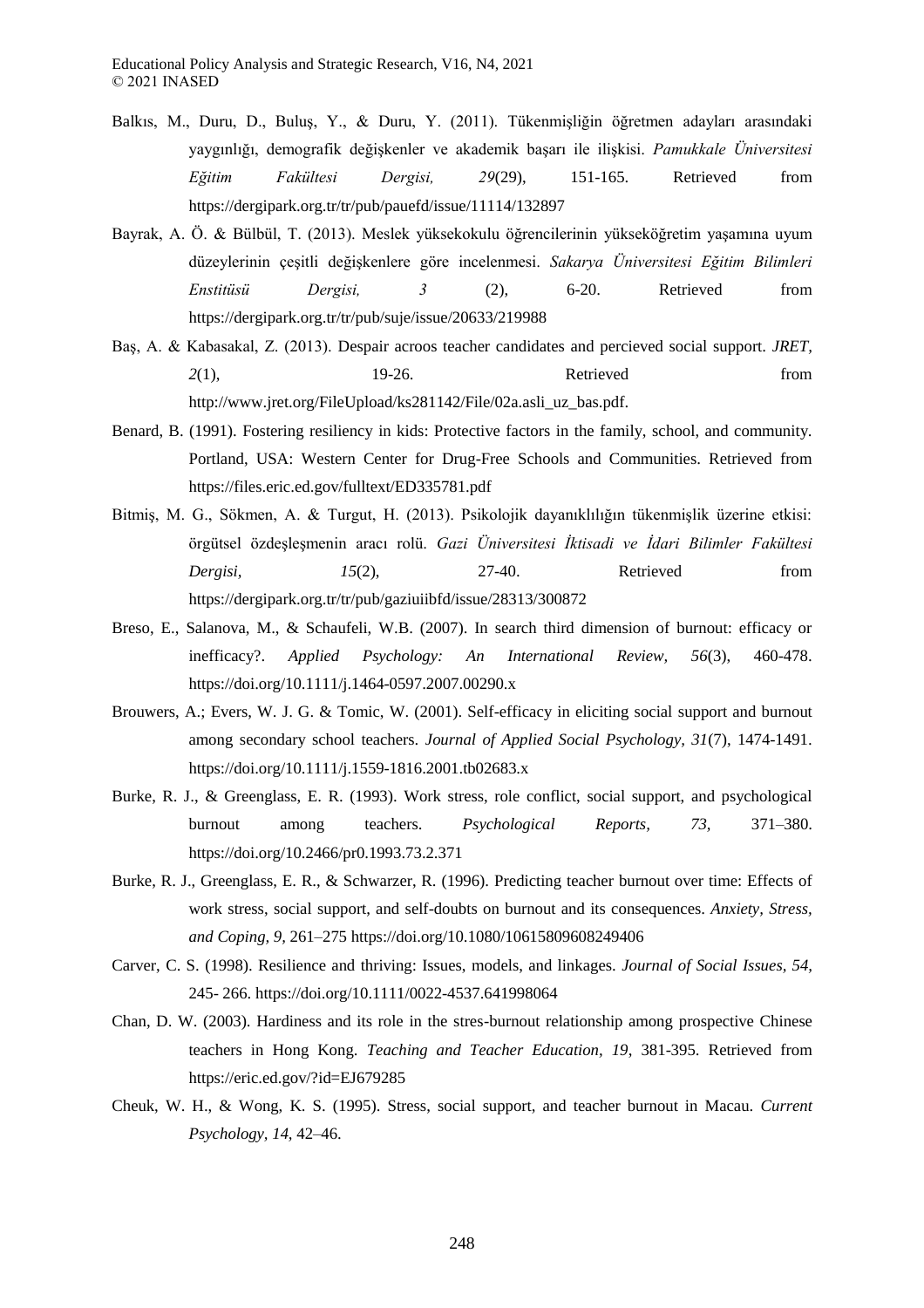- <span id="page-15-0"></span>Crowley, B. J., Hayslip, B., & Hobdy, J. (2003). Psychological hardiness and adjustment to life events in adulthood. *Journal of Adult Development, 10*(4), 237-248. <https://doi.org/10.1023/A:1026007510134>
- <span id="page-15-6"></span>Çağatay İn, E. & Şanlı Kula, K. (2020). Üniversite öğrencilerinin tükenmişlik ve yaşam doyumunun incelenmesi: Kırşehir Ahi Evran Üniversitesi. *Uludağ Üniversitesi Eğitim Fakültesi Dergisi, 32*(2), 403-442.<https://doi.org/10.19171/uefad.679322>
- <span id="page-15-5"></span>Çapri, B., Gündüz, B. & Gökçakan, Z. (2011). Maslach Tükenmişlik Envanteri-Öğrenci Formu'nun (MTE-ÖF) Türkçe'ye uyarlaması: Geçerlik ve güvenirlik çalışması, *Çukurova Üniversitesi Eğitim Fakültesi Dergisi 40*(1), 134-147. Retrieved from <https://app.trdizin.gov.tr/publication/paper/detail/TVRJeE1EVTRPQT09>
- <span id="page-15-7"></span>Çeçen, A. R. (2008). Öğrencilerinin cinsiyetlerine ve anababa tutum algılarına göre yalnızlık ve sosyal destek düzeylerinin incelenmesi. *Türk Eğitim Bilimleri Dergisi, 6*(3), 415-431. Retrieved from <https://dergipark.org.tr/tr/download/article-file/256309>
- <span id="page-15-3"></span>Creswell, J. W. (2017). Eğitim araştırmaları. Nicel ve nitel araştırmanın planlanması yürütülmesi ve değerlendirilmesi [Educational research: Planning, conducting, and evaluating quantitative and qualitative research] (H. Ekşi, Trans. Ed.). İstanbul: EDAM.
- <span id="page-15-1"></span>Dikmen, Y., Yılmaz, D. & Usta Yıldırım, Y. (2017). Hemşirelik öğrencilerinde algılanan sosyal destek ile boyun eğici davranışlar arasındaki ilişkinin incelenmesi. *EurJTher, 23*(1), 12-18. Retrieved fro[m https://app.trdizin.gov.tr/publication/paper/detail/TWprME9ESXpNdz09](https://app.trdizin.gov.tr/publication/paper/detail/TWprME9ESXpNdz09)
- Doğan, T. (2015). Kısa Psikolojik Sağlamlık Ölçeği'nin Türkçe uyarlaması: Geçerlik ve güvenirlik çalışması, *The Journal of Happiness & Well-Being, 3*(1), 93-102. Retrieved from <https://docplayer.biz.tr/7372982>
- <span id="page-15-4"></span>Eker, D., Arkar, H. & Yaldız, H. (2001). Çok Boyutlu Algılanan Sosyal Destek Ölçeği'nin gözden geçirilmiş formunun faktör yapısı, geçerlik ve güvenirliği, *Türk Psikiyatri Dergisi, 12*(1), 17- 25.<http://www.turkpsikiyatri.com/c12s1/cokboyutlualgilanan.pdf>
- <span id="page-15-9"></span>Eker, H., Taş, İ. & Anlı, G. (2020). Üniversite öğrencilerinde psikolojik sağlamlık ile yaşamın anlamı ve algılanan sosyal destek arasındaki ilişkinin incelenmesi. *İstanbul Ticaret Üniversitesi Sosyal Bilimler Dergisi, 19*(39), 1182-1199.<https://doi.org/10.46928/iticusbe.786008>
- <span id="page-15-8"></span>Eroğlu, M. (2020). Öğretmen adaylarının psikolojik dayanıklılıklarının incelenmesi. *Eğitim ve Yeni Yaklaşımlar Dergisi*, 3(2), 80-86. Retrieved from <https://dergipark.org.tr/tr/pub/jena/issue/59198/750430>
- <span id="page-15-2"></span>Freudenberger, H. J. (1974). Staff Burnout. *Journal of Social Issues,30*(1), 159-165. http://dx.doi.org/10.1111/j.1540-4560.1974.tb00706.x
- <span id="page-15-10"></span>Florian, V., Mikulincer, M. & Taubman, O. (1995). Does hardiness contribute to mental health during a stressful real life situtaion?. *The roles of appraisal and coping. Journal of Personality and Social Psychology, 68*(4), 687-695.<https://doi.org/10.1037/0022-3514.68.4.687>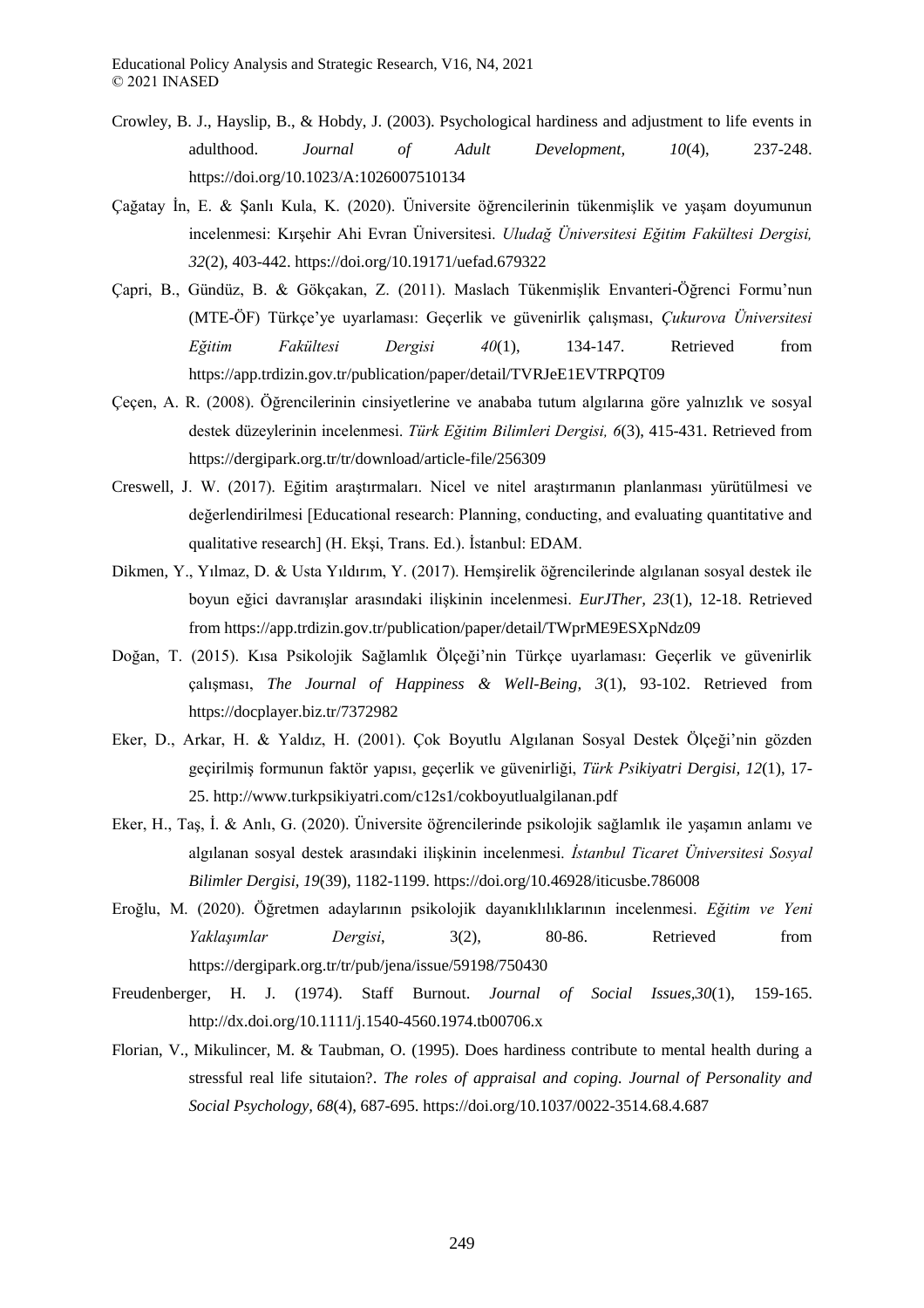- <span id="page-16-10"></span>Geyik Koç, G. (2020). Bilişsel esneklik ve psikolojik dayanıklılık ile stresle başa çıkma arasındaki ilişkinin incelenmesi. (Publication No. 631281) [Master's thesis, Sakarya University]. YÖK National Thesis Center. Retrieved from, <https://tez.yok.gov.tr/UlusalTezMerkezi/>
- <span id="page-16-1"></span>Gökdağlı, N. (2014). Algılanan sosyal destek ve duygusal zekânın depresyon üzerindeki etkileri: Osmaniye Korkut Ata Üniversitesi öğrencileri üzerinde bir uygulama. (Publication No. 422042) [Master's thesis, Korkut Ata University]. YÖK National Thesis Center. Retrieved from,<https://tez.yok.gov.tr/UlusalTezMerkezi/>
- <span id="page-16-5"></span>Gündüz, B., Çapri, B. & Gökçakan, Z. (2012). Üniversite öğrencilerinin tükenmişlik düzeylerinin incelenmesi. *Dicle Üniversitesi Ziya Gökalp Eğitim Fakültesi Dergisi, (19),* 38-55. Retrieved fro[m https://dergipark.org.tr/tr/pub/zgefd/issue/47945/606595](https://dergipark.org.tr/tr/pub/zgefd/issue/47945/606595)
- <span id="page-16-3"></span>Guthrie, E. A., Black, D. & Shaw, C.M. (1995). Embarking upon a medical career: Psychological morbidity in first year medical students. *Medical Education, 29,* 337–341. <https://doi.org/10.1111/j.1365-2923.1995.tb00022.x>
- <span id="page-16-4"></span>Guthrie, E., Black, D., Bagalkote, H., Shaw, C., Campbell, M., &
- Creed, F. (1998). Psychologicalstress and burnout in medical students: A five-year prospective longitudinal study. *Journal of the royal socıety of medıcıne, 91,* 237-243. <https://doi.org/10.1177/014107689809100502>
- <span id="page-16-6"></span>Halbesleben, J. R. B. (2006). Sources of social support and burnout: A meta-analytic test of the conservation of resources model. *Journal of Applied Psychology, 91,* 1134–1145. https://doi.org/10.1037/0021-9010.91.5.1134
- <span id="page-16-11"></span>Hanton, S., Evans, L., & Neil, R. (2002). Hardiness and the competitive trait anxiety repsonse. *Anxiety, Stress and Coping, 16*(2), 167-184. https://doi.org/10.1080/10615806.2003.10382971
- <span id="page-16-2"></span>Hefner, J. & Eisenberg, D. (2009). Social support and mental health Among college students. *American Journal of Orthopsychiatry, 79*(4), 491-9.<https://doi.org/10.1037/a0016918>
- <span id="page-16-7"></span>Ho, S. K. (2016). Relationships among humour, self-esteem, and socialsupport to burnout in school teachers. *Soc Psychol Educ, 19,* 41–59. https://doi.org/10.1007/s11218-015-9309-7.
- <span id="page-16-9"></span>Hoşoğlu, R., Kodaz, A. F., Bingöl, T. Y. & Batık, M. V. (2018). Öğretmen adaylarında psikolojik sağlamlık. *OPUS Uluslararası Toplum Araştırmaları Dergisi, 8*(14), 217-239. <https://doi.org/10.26466/opus.405751>
- <span id="page-16-8"></span>Iraz, R., Arıbaş, A. & Özşahin, F. (2021). Algılanan sosyal destek ve psikolojik iyi oluş ilişkisi: Üniversite öğrencileri örneği. *Stratejik ve Sosyal Araştırmalar Dergisi, 5*(2), 363-376. [https://doi.org/10.30692/sisad.930302.](https://doi.org/10.30692/sisad.930302)
- <span id="page-16-0"></span>Işık, Ş. (2016). Psikolojik Dayanıklılık Ölçeği'nin geliştirilmesi: Geçerlik ve güvenirlik çalışması. *The Journal of Happiness & Well-Being, 4*(2), 165-182.
- <span id="page-16-12"></span>Jacobs, S.R., & Dodd, D. (2003). Student burnout as a function of personality, social support and workload. *Journal of College Student Development. 4(3),* 291-303. https://doi.org/10.1353/csd.2003.0028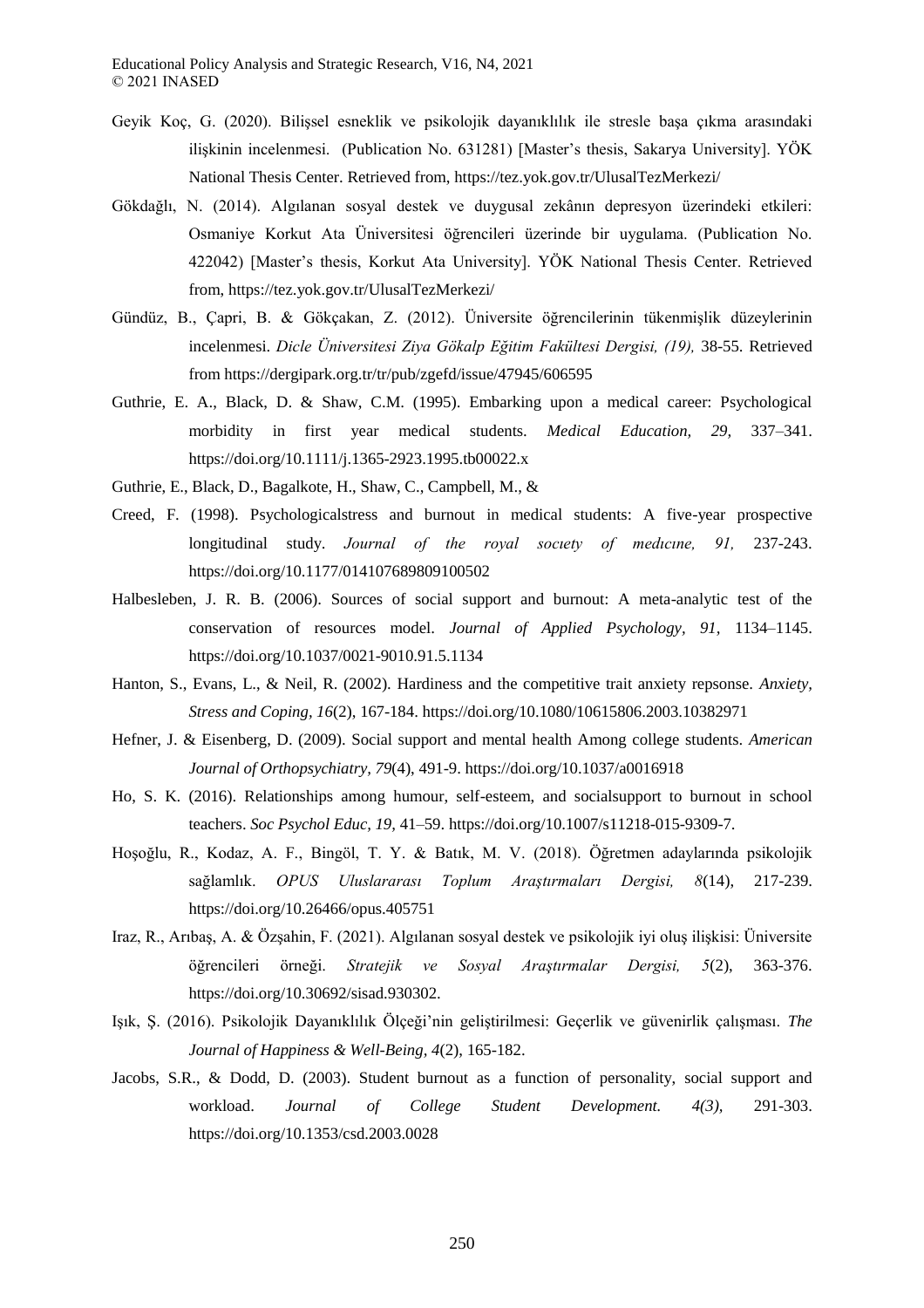- <span id="page-17-3"></span>Kacur, M. & Atak, M. (2011). Üniversite öğrencilerinin sorun alanları ve sorunlarla başetme yolları: Erciyes üniversitesi örneği. *Erciyes Üniversitesi Sosyal Bilimler Enstitüsü Dergisi, 1*(31), 273- 297. Retrieved from<https://dergipark.org.tr/tr/pub/erusosbilder/issue/23765/253325>
- <span id="page-17-2"></span>Kayacı, Ü. & Özbay, Y. (2016). Üniversite öğrencilerinin travmatik yaşantı psikolojik doğum sıraları ve sosyal ilgilerinin psikolojik dayanıklılıklarını yordaması. *The Journal of Happiness & Well Being, 4*(1), 128-142.
- <span id="page-17-12"></span>Klag, S. & Bradley, G. (2004). The role of hardiness in stress and illness: An exploration of the effect of negative affectivity and gender. *British Journal of Health Psychology, 9,* 137-161. [https://doi.org/10.1348/135910704773891014.](https://doi.org/10.1348/135910704773891014)
- <span id="page-17-6"></span>Kutsal, D. & Bilge, F. (2012). Lise öğrencilerinin tükenmişlik ve sosyal destek düzeyleri. *Eğitim ve Bilim. 37*(164), 283-297. Retrieved from <http://egitimvebilim.ted.org.tr/index.php/EB/article/view/805>
- <span id="page-17-8"></span>Küçüksüleymanoğlu, R. & Onuray Eğilmez, H. (2013). Müzik öğretmeni adaylarının tükenmişlik düzeyleri: Uludağ Üniversitesi örneği. *International Journal of Social Science, 6*(3), 905-923. Retrieved from<https://www.researchgate.net/publication/318760444>
- <span id="page-17-7"></span>Lin, S. H. & Huang, Y. C. (2013). Life stress and academic burnout. *Active Learning in Higher Education, 15*(1),77-90. https://doi.org/10.1177/1469787413514651
- <span id="page-17-4"></span><span id="page-17-1"></span>Maslach, C. & Jackson, S. E. (1981). The measurement of experienced burnout, *Journal of Occupational Behavior, 2*, 99-113.<https://doi.org/10.1002/job.4030020205>
- Motan, İ. & Gençöz, F. (2009). Psikolojik dayanıklılığı nasıl ölçebiliriz? Bir Türk örnekleminde Kişisel Görüş Ölçeği-II'nin geçerlik ve güvenilirlik çalışması. *Kriz Dergisi, 17*(1), 1-11. [https://doi.org/10.1501/Kriz\\_0000000288](https://doi.org/10.1501/Kriz_0000000288)
- <span id="page-17-9"></span>Naçar, M., Baykan, Z. & Çetinkaya, F. (2012). Erciyes üniversitesi tıp fakültesi birinci ve ikinci sınıf Öğrencilerinde tükenmişlik durumu ve eğitimin etkisi. *Tıp Eğitimi Dünyası Dergisi, 35,* 9-20. Retrieved from<https://dergipark.org.tr/tr/pub/ted/issue/21316/228704>
- <span id="page-17-5"></span>Ören, N. & Türkoğlu, H. (2006). Öğretmen adaylarında tükenmişlik, *Muğla Üniversitesi Sosyal Bilimler Enstitüsü Dergisi, 16,* 30-42. Retrieved from <https://dergipark.org.tr/tr/pub/musbed/issue/23524/250644>
- <span id="page-17-10"></span>Özer, A., Gençtanırım, D. ve Ergene, T. (2011). Türk lise öğrencilerinde okul terkinin yordanması: Lise Öğrencilerinin tükenmişlik ve sosyal destek düzeyleri aracı ve etkileşim değişkenleri ile bir model testi. *Eğitim ve Bilim, 36*(161), 302-317 Retrieved from http://egitimvebilim.ted.org.tr/index.php/EB/article/view/1041/303
- <span id="page-17-11"></span>Rani, K. (2016). Perceived social support and psychological well-being: Testing the unique association and gender differences among young working adults. *Int J Ind Psychol, 3*, 98-113. <https://doi.org/10.25215/0302.065>
- <span id="page-17-0"></span>Richardson, G. E. (2002). The metatheory of resilience and resiliency. *Journal of Clinical Psychology, 58*(3), 307-321 https://doi.org/10.1002/jclp.10020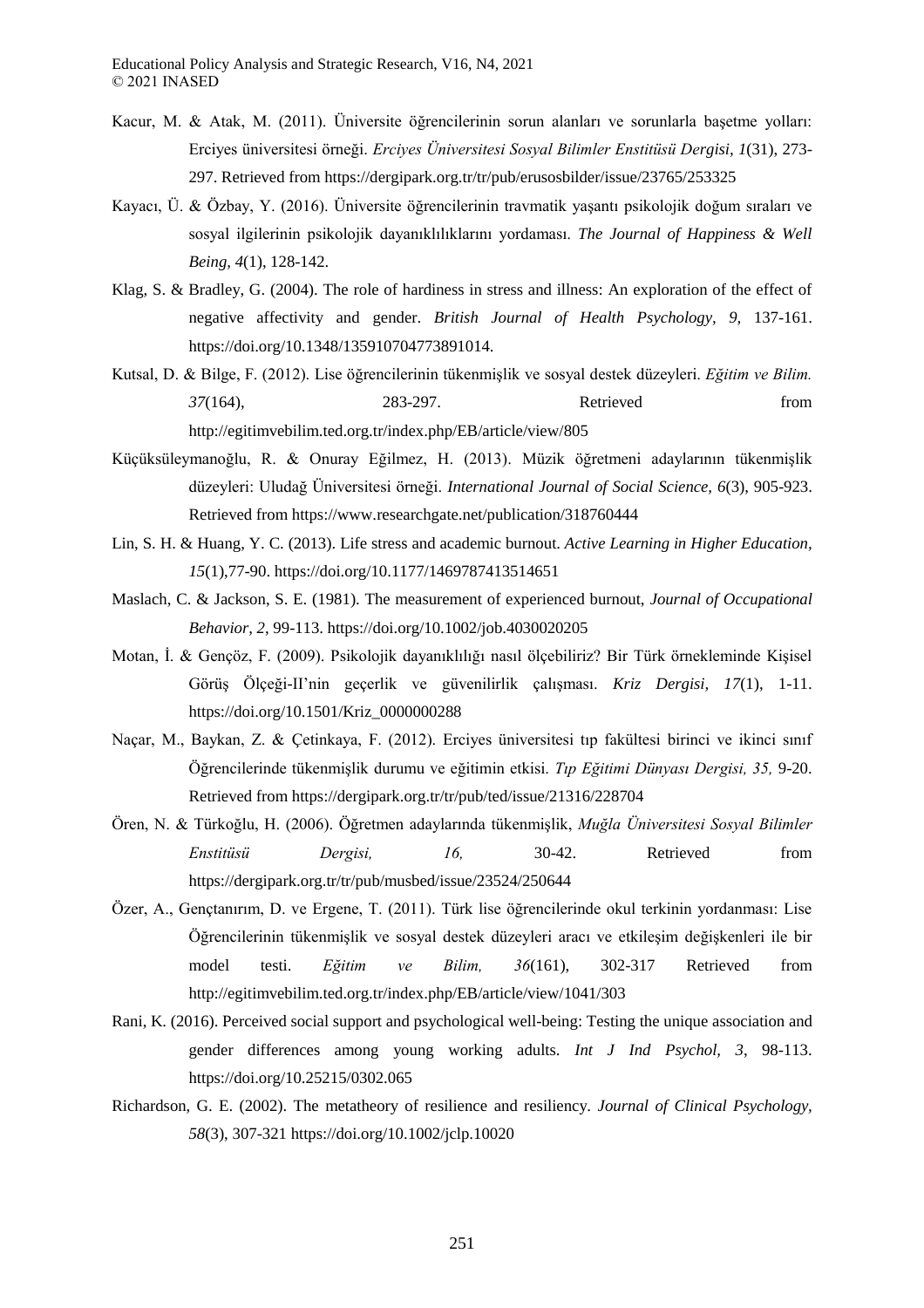- <span id="page-18-8"></span>Salmela-Aro, K., Tolvanen, A. & Erik-Nuirmi, J. (2009). Achievement strategies during university studies predict early career burnout and engagement*. Journal of Vocational Behavior.* [https://doi.org/10.1016/j. jvb.2009.03.009.](https://doi.org/10.1016/j.%20jvb.2009.03.009)
- <span id="page-18-6"></span>Santen, S. A., Holt, D. B., Kemp, J. D., & Hemphill, R. R. (2010). Burnout in medical students: Examining the prevalence and associated factors. *Southern Medical Journal, 103(8),* 758–763. https://doi.org/10.1097/SMJ.0b013e3181e6d6d4
- <span id="page-18-10"></span>Sarwar, M., Inamullah, H., Khan, N. & Anwar, N. (2010). Resilience and academic achievement of male and female secondary level students in Pakistan. *Journal of College Teaching & Learning, 7*(8), 19-24.<https://doi.org/10.19030/tlc.v7i8.140>
- <span id="page-18-4"></span>Seçer, İ. (2015). Üniversite öğrencilerinde okul tükenmişliği ile psikolojik uyumsuzluk arasındaki ilişkinin incelenmesi. *Atatürk Üniversitesi Sosyal Bilimler Enstitüsü Dergisi, 19*(1), 81-99. Retrieved fro[m https://dergipark.org.tr/tr/pub/ataunisosbil/issue/2838/38747](https://dergipark.org.tr/tr/pub/ataunisosbil/issue/2838/38747)
- <span id="page-18-9"></span>Sezgin, F. (2009). Relationships between teacher organizational commitment, psychological hardiness and some demographic variables in Turkish primary schools. *Journal of Educational Administration, 47*(5), 630-651.<https://doi.org/10.1108/09578230910981099>
- <span id="page-18-1"></span>Shao, R., He, P., Ling, B., Tan, L., Xu, L., Hou, T., Kong, L., & Yang, Y. (2020). Prevalence of depression and anxiety and correlations between depression, anxiety, family functioning, social support and coping styles among Chinese medical students. *BMC Psychology, 8*(38), 1-19. <https://doi.org/10.1186/s40359-020-00402-8>
- Schorn, N. K. & Buchwald, P. (2007). *Burnout in student teachers*. In P. Roussi, E. Vasilaki, K. Kaniasty, & J.D. Barker (Eds.), Electronic Proceedings of the 27th Conference of the STAR Society, July 2006, University of Crete, 150-159. [https://www.researchgate.net/publication/253881509\\_Burnout\\_in\\_Student\\_Teachers](https://www.researchgate.net/publication/253881509_Burnout_in_Student_Teachers)
- <span id="page-18-7"></span>Sepehrmanesh, Z., Ahmadvand, A., Akasheh, G., & Saei, R. (2010). Prevalence of burnout in senior medical students. *European Psychiatry, 25*(1), 723. [https://doi.org/10.1016/S0924-](https://doi.org/10.1016/S0924-9338(10)70717-3) [9338\(10\)70717-3](https://doi.org/10.1016/S0924-9338(10)70717-3)
- <span id="page-18-2"></span>Schaufeli, W.B., Martinez, I., Marques-Pinto, A., Salanova, M., & Bakker, A. (2002). Burnout and Engagement in University Students: A cross-national study. *Journal of CrossCultural Studies, 33,* 464- 481.<https://doi.org/10.1177/0022022102033005003>
- <span id="page-18-0"></span>Smith, B. W., Dalen, J., Wiggins, K., Tooley, E., Christopher, P., & Jennifer Bernard, J. (2008). The brief resilience scale: Assessing the ability to bounce back. *International Journal of Behavioral Medicine, 15,* 194–200[. https://doi.org/10.1080/10705500802222972](https://doi.org/10.1080/10705500802222972)
- <span id="page-18-3"></span>Stoeber, J., Julian, H., Jennifer, A. & Alexandra R. (2011). Passion and motivation for studying: Predicting academic engagement and burnout in university students. *Educational Psychology, 31*(4,) 513- 528[. https://doi.org/10.1080/01443410.2011.570251](https://doi.org/10.1080/01443410.2011.570251)
- <span id="page-18-5"></span>Şentürk, Z. (2016).Öğretmen adaylarının tükenmişlik düzeylerinin incelenmesi. (Publication No. 423783) [Master's thesis, Ahi Evran University]. YÖK National Thesis Center. Retrieved from, <https://tez.yok.gov.tr/UlusalTezMerkezi/>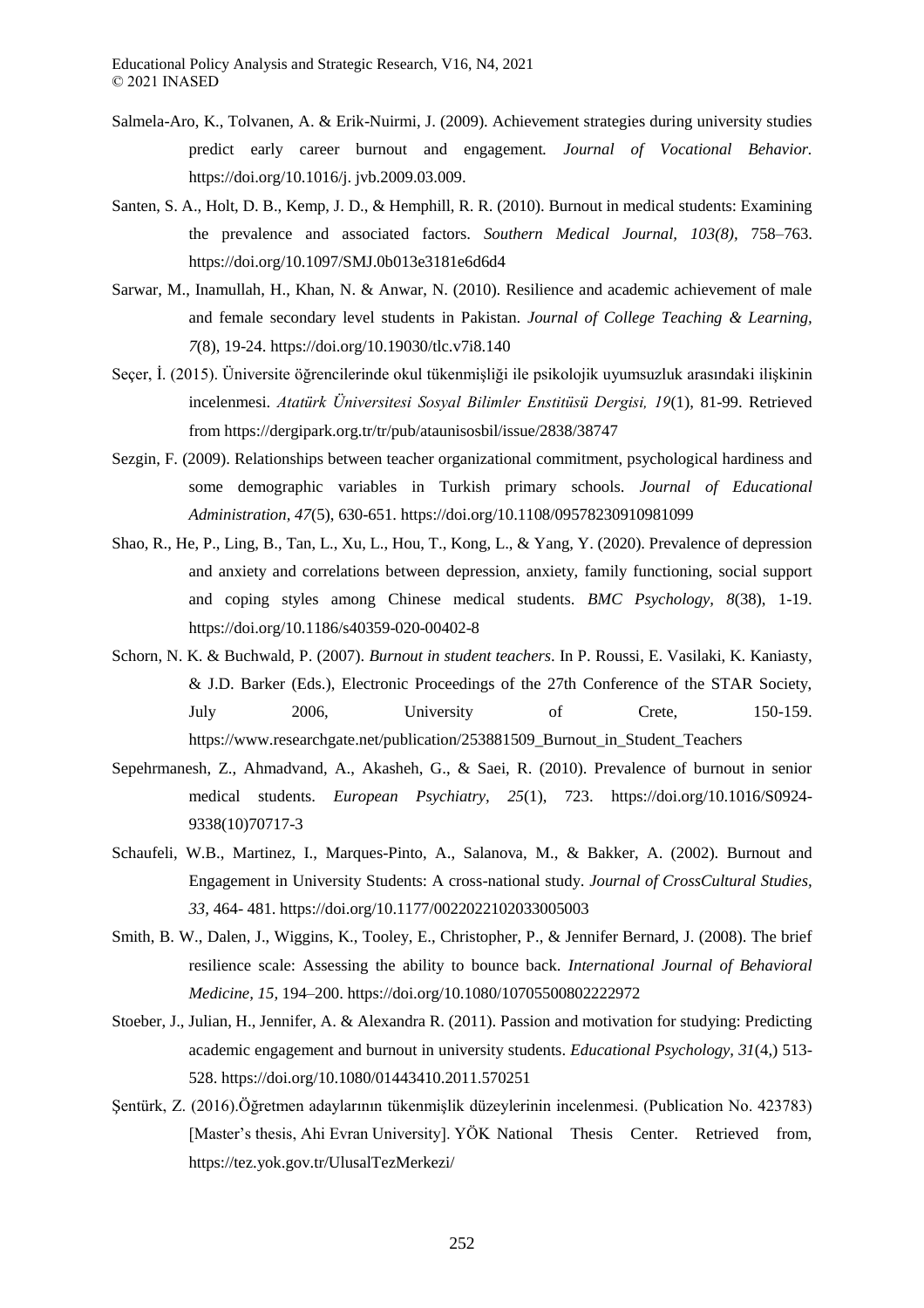- <span id="page-19-10"></span>Talwar, P., Kumaraswamy, N. & Mohd Fadzil, Ar (2013). Perceived social support, stress and gender differences among university students: A cross sectional study. *Malaysian Journal of Psychiatry Ejournal, 22*(2), 1-8. [https://www.mjpsychiatry.org/index.php/mjp/article/view/260/0](https://www.mjpsychiatry.org/index.php/mjp/article/view/260/)
- <span id="page-19-6"></span>Tansel, B. (2015). Üniversite öğrencilerinin tükenmişlik düzeylerinin incelenmesi. *Çukurova Üniversitesi Eğitim Fakültesi Dergisi, 44*(2), 241-268. Retrieved from https://dergipark.org.tr/tr/pub/cuefd/issue/26972/283532
- <span id="page-19-4"></span>Taylor, S. E. (2011). *Social support: A review.* H.S. Friedman (Eds.), The Oxford Handbook of Health Psychology, 1 -48. Oxford: Oxford University Press. <https://doi.org/10.1093/oxfordhb/9780195342819.013.0009>
- <span id="page-19-9"></span>Taylor, S. E., Shermann, D. K., Kim, H. S., Jarcho, J., Takagi, K., & Dunagan, M. S. (2004). Culture and social support: Who seeks it and why? *Journal of Personality and Social Psychology, 87*, 354– 362 https://doi.org/10.1037/0022-3514.87.3.354
- <span id="page-19-1"></span>Terzi, Ş. (2008). Üniversite öğrencilerinin psikolojik dayanıklılıkları ve algıladıkları sosyal destek arasındaki ilişki. *Türk Psikolojik Danışma ve Rehberlik Dergisi, 3*(29), 1-11. Retrieved from <https://dergipark.org.tr/tr/pub/tpdrd/issue/21449/229847>
- <span id="page-19-2"></span>Topkaya, N. & Kavas, A. (2015). Perceived social support, life satisfaction, attitudes towards psychological help and intention to seek help: A model study. *Turkish Studies,* 979–96. <http://dx.doi.org/10.7827/TurkishStudies.7768>
- <span id="page-19-0"></span>Tusaie, K., & Dyer, J. (2004). Resilience: A historical review of the construct. *Holistic Nursing Practice, 18,* 3–8. Retrieved from https://www.researchgate.net/publication/8883380
- <span id="page-19-7"></span>Tümkaya, D. & Çavuşoğlu, İ. (2010). Sınıf öğretmenliği son sınıf öğretmen adaylarının tükenmişlik düzeylerinin incelenmesi. *Çukurova Üniversitesi Sosyal Bilimler Enstitüsü Dergisi , 19*(2) , 468-481. Retrieved from<https://dergipark.org.tr/tr/pub/cusosbil/issue/4384/60212>
- <span id="page-19-8"></span>Uludağ, O. & Yaratan, H. (2010), The effect of burnout on engagement: An empirical study on tourism students. *Journal of Hospitality, Leisure, Sport, & Tourism Education, 9*(1), 13-23. <https://doi.org/10.3794/johlste.91.243>
- <span id="page-19-5"></span>Wang, J., Mann, F., Lloyd-Evans, B., Ma, R., & Johnson, S. (2018). Associations between loneliness and perceived social support and outcomes of mental health problems: A systematic review. *BMC Psychiatry, 18*, 1-16. [https://doi.org/10.1186/s12888-018-](https://doi.org/10.1186/s12888-018-%201736-5) 1736-5
- <span id="page-19-3"></span>Yang, H.J. (2004). Factors affecting student burnout and academic achievement in multiple enrolment programs in Taiwan's technical-vocational colleges. *International Journal of Educational Development, 24*, 283-301. https://doi.org/10.1016/j.ijedudev.2003.12.001
- Yıldız, K., & Dirik, D. (2019). Algılanan sosyal destek ve stresle başa çıkma tarzları arasındaki ilişkide algılanan öz yeterliliğin rolü. *Spormetre Beden Eğitimi ve Spor Bilimleri Dergisi, 17*(2), 132- 144[. https://doi.org/10.33689/spormetre.500792](https://doi.org/10.33689/spormetre.500792)